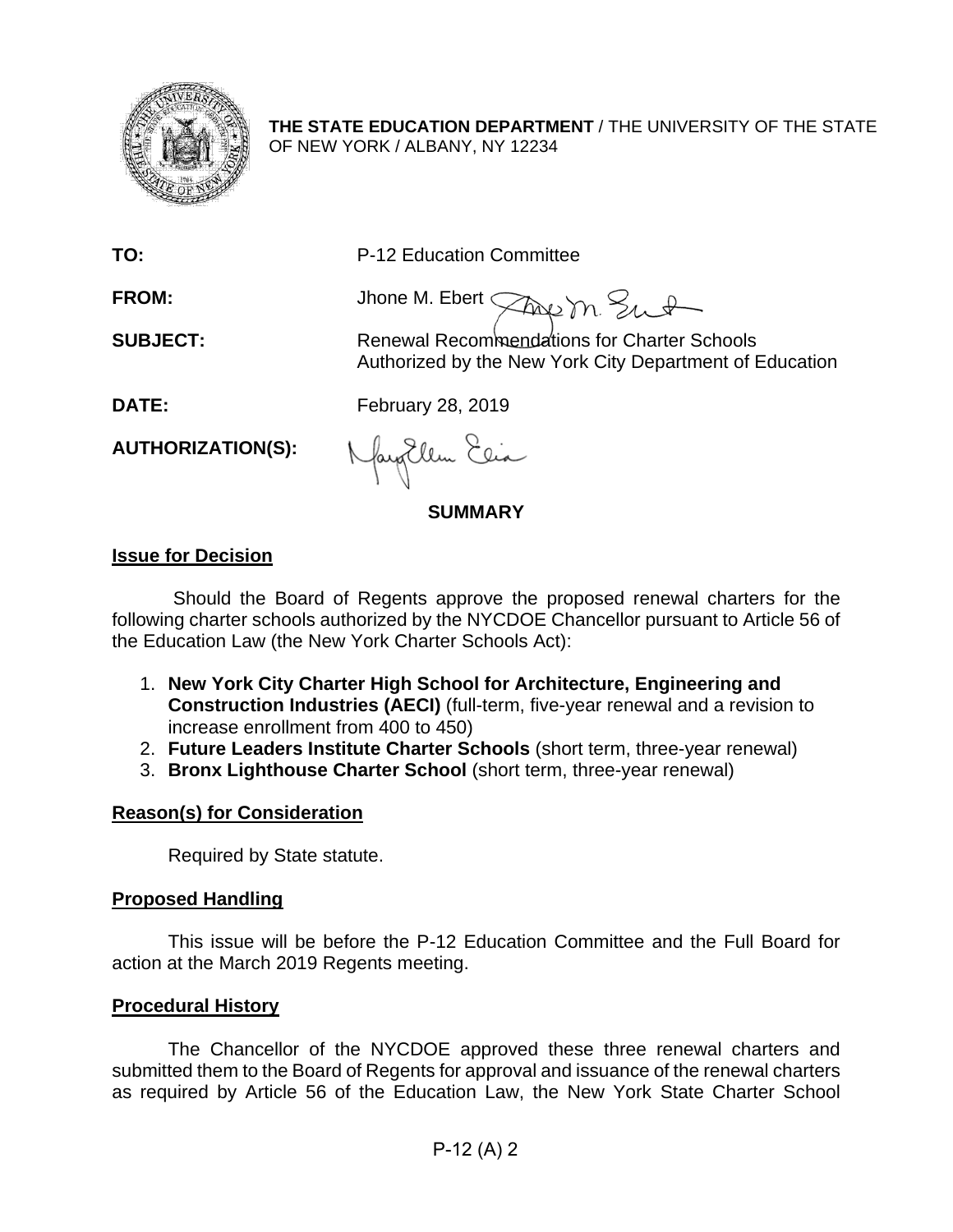Statute. The Chancellor of New York City Department of Education asks that the charters be revised as indicated and has provided a summary for each school as set forth below.

Charter School Renewal Applications

In Article 56 of the Education Law, §2852(2) requires the chartering entity (in this case the Chancellor of the NYCDOE) to make the following findings when considering a charter renewal application:

- (a) The charter school described in the application meets the requirements set out in this article and all other applicable laws, rules and regulations;
- (b) The applicant can demonstrate the ability to operate the school in an educationally and fiscally sound manner;
- (c) Granting the application is likely to improve student learning and achievement and materially further the purposes set out in subdivision two of section twenty-eight hundred fifty-one of this article; and
- (d) In a school district where the total enrollment of resident students attending charter schools in the base year is greater than five percent of the total public school enrollment of the school district in the base year (i) granting the application would have a significant educational benefit to the students expected to attend the proposed charter school or (ii) the school district in which the charter school will be located consents to such application.

In addition, Renewal Guidelines contained in the Regulations of the Commissioner (8 NYCRR 119.7(d)) were adopted by the Board of Regents, and require that the Board further consider the following when evaluating a charter renewal application:

- (a) The information in the charter school's renewal application;
- (b) Any additional material or information submitted by the charter school;
- (c) Any public comments received;
- (d) Any information relating to the site visit and the site visit report;
- (e) The charter school's annual reporting results including, but not limited to, student academic achievement;
- (f) The Department's renewal recommendation and the charter school's written response, if any; and
- (g) Any other information that the board, in its discretion, may deem relevant to its determination whether the charter should be renewed.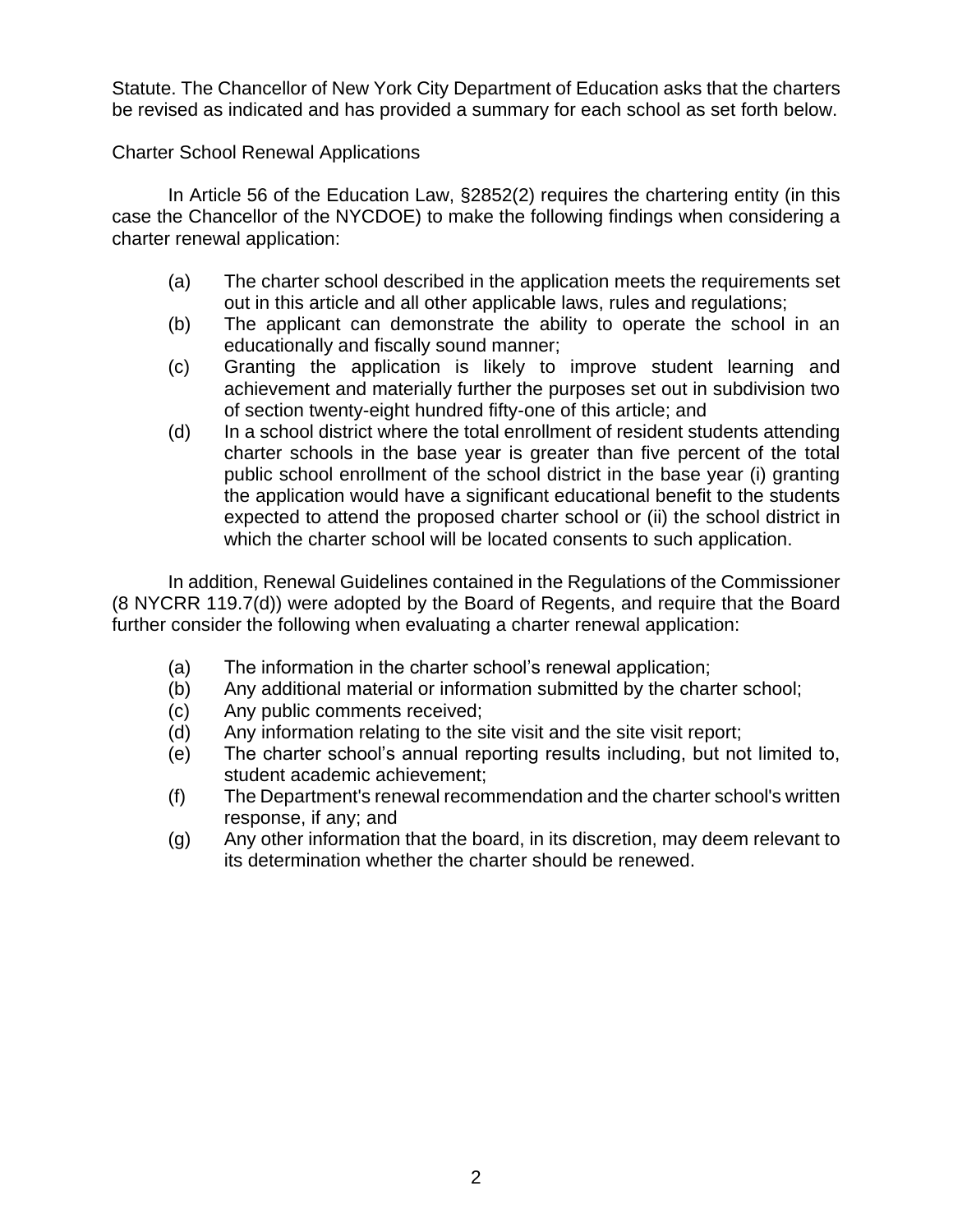## **Related Regents Items New York City Charter High School for Architecture, Engineering and Construction Industries (AECI)**

[February 2008 Initial Charter](https://www.regents.nysed.gov/meetings/2008Meetings/February2008/0208emsca5.htm)

https://www.regents.nysed.gov/meetings/2008Meetings/February2008/0208emsca5.htm

[February 2013 Provisional Renewal \(through June 30, 2013](http://www.regents.nysed.gov/common/regents/files/213p12a2%5B1%5D.pdf) http://www.regents.nysed.gov/common/regents/files/213p12a2%5B1%5D.pdf

[April 2013 First Renewal](http://www.regents.nysed.gov/common/regents/files/413p12a4Revised_0.pdf)  http://www.regents.nysed.gov/common/regents/files/413p12a4Revised\_0.pdf

[March 2016 Second Renewal](http://www.regents.nysed.gov/common/regents/files/316p12a5.pdf)  http://www.regents.nysed.gov/common/regents/files/316p12a5.pdf

**Future Leaders Institute Charter Schools** [Initial Charter March 2005](http://www.regents.nysed.gov/Summaries/0305summary.htm)  http://www.regents.nysed.gov/Summaries/0305summary.htm

Revision 2009 [to increase enrollment from 300 to 325:](http://www.regents.nysed.gov/meetings/2009Meetings/July2009/0709bra6.htm)  http://www.regents.nysed.gov/meetings/2009Meetings/July2009/0709bra6.htm

## [First Renewal April 2010](https://www.regents.nysed.gov/common/regents/files/documents/meetings/2010Meetings/April2010/0410emsca1.doc)

https://www.regents.nysed.gov/common/regents/files/documents/meetings/2010Meeting s/April2010/0410emsca1.doc

[Administrative short term renewal February 2013](http://www.regents.nysed.gov/common/regents/files/213p12a2%5B1%5D.pdf)  http://www.regents.nysed.gov/common/regents/files/213p12a2%5B1%5D.pdf

[Second Renewal April 2013](http://www.regents.nysed.gov/report/apr-2013/p-12-education)  http://www.regents.nysed.gov/report/apr-2013/p-12-education

[Third Renewal March 2016](http://www.regents.nysed.gov/common/regents/files/316p12a5.pdf)  http://www.regents.nysed.gov/common/regents/files/316p12a5.pdf

## **Bronx Lighthouse Charter School**

[Initial Charter May 2004](http://www.regents.nysed.gov/common/regents/files/documents/Summaries/0504Summary.htm)  http://www.regents.nysed.gov/common/regents/files/documents/Summaries/0504Summ ary.htm

[First Renewal April 2009](http://www.regents.nysed.gov/meetings/2009Meetings/April2009/0409emsca6.htm)  http://www.regents.nysed.gov/meetings/2009Meetings/April2009/0409emsca6.htm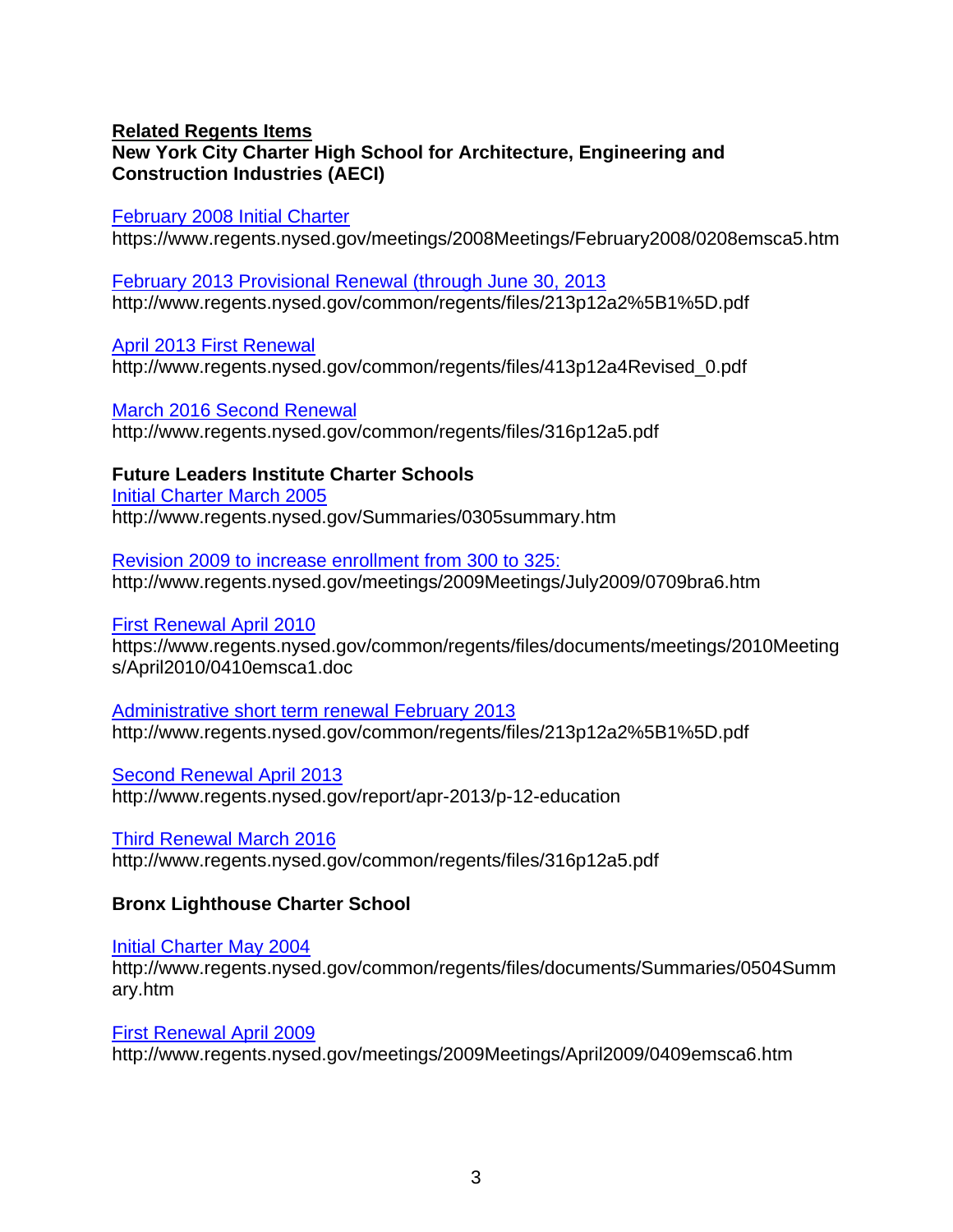[Second Renewal](http://www.regents.nysed.gov/common/regents/files/314p12a6%5B3%5D.pdf) March 2014 (http://www.regents.nysed.gov/common/regents/files/314p12a6%5B3%5D.pdf)

[Third Renewal March 2016](http://www.regents.nysed.gov/common/regents/files/316p12a5.pdf)  (http://www.regents.nysed.gov/common/regents/files/316p12a5.pdf)

## **Recommendations**

## The State Education Department Renewal Recommendations

The attached Renewal Recommendation Reports provide summary information about the Renewal Applications before the Regents for action at the March 2019 meeting, as well as an analysis of the academic and fiscal performance of each of the schools over the charter term.

Pursuant to Education Law §2851(2)(p), charters may be renewed for a charter term of no more than five years. The Department typically makes renewal recommendations for a full term of five years, or a short term of three years. The Department may also make recommendations for non-renewal, and has additional flexibilities to make renewal recommendations for other charter term lengths.

The Department considers evidence related to all ten performance benchmark areas of the Charter School Performance Framework when making recommendations to the Regents concerning charter renewal applications. However, student academic performance is of paramount importance when evaluating each school.<sup>1</sup> The recommendations below were made after a full due-diligence process over the charter term, including review of the information presented by the schools in their Renewal Applications, specific fiscal reviews, a renewal site visit of up to two days, conducted by a Department team for each school, comprehensive analysis of achievement data, and consideration of public comment. Over the course of the charter term, the Department closely monitors all charter schools based on the Oversight Plan.<sup>2</sup>

## Renewal Recommendations

 $\overline{a}$ 

VOTED: That the Board of Regents finds that, the **New York City Charter High School for Architecture, Engineering and Construction Industries (AECI)** : (1) meets the requirements set out in Article 56 of the Education Law, and all other applicable laws, rules and regulations; (2) the applicant can demonstrate the ability to operate the school in an educationally and fiscally sound manner; (3) granting the application is likely to improve student learning and achievement and materially further the purposes set out in subdivision two of section twenty-eight hundred fifty of this article; and (4) granting the application would have a significant educational benefit to the students expected to attend the charter school, and the Board of Regents therefore approves the renewal application of the **New York City Charter High School for Architecture, Engineering and** 

<sup>1</sup> See § 8 NYCRR 119.7 at http://www.p12.nysed.gov/psc/aboutcharterschools/Financing/Regulations/csreg119.7.html <sup>2</sup> The Oversight Plan for Board of Regents-Authorized schools is located on the following webpage: <http://www.p12.nysed.gov/psc/regentsoversightplan/OversightPlan.html>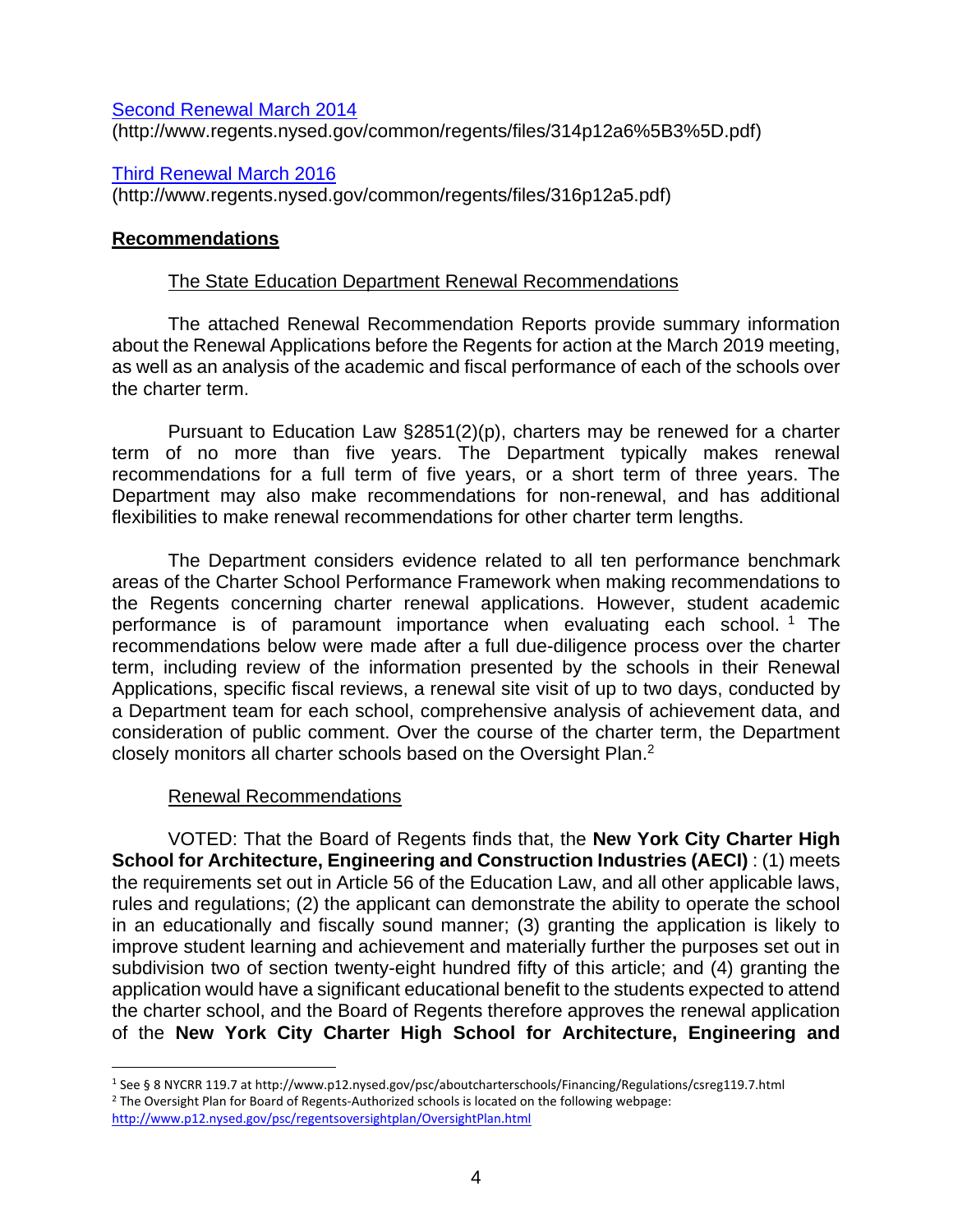**Construction Industries (AECI)** and that a renewal charter be issued, and that its provisional charter be extended for a term up through and including **June 30, 2024**.

VOTED: That the Board of Regents finds that, the **Future Leaders Institute Charter School (FLI)**: (1) meets the requirements set out in Article 56 of the Education Law, and all other applicable laws, rules and regulations; (2) the applicant can demonstrate the ability to operate the school in an educationally and fiscally sound manner; (3) granting the application is likely to improve student learning and achievement and materially further the purposes set out in subdivision two of section twenty-eight hundred fifty of this article; and (4) granting the application would have a significant educational benefit to the students expected to attend the charter school, and the Board of Regents therefore approves the renewal application of the **Future Leaders Institute Charter School (FLI)** and that a renewal charter be issued, and that its provisional charter be extended for a term up through and including **June 30, 2022**.

VOTED: That the Board of Regents finds that, the **Bronx Lighthouse Charter School (Bronx Lighthouse)**: (1) meets the requirements set out in Article 56 of the Education Law, and all other applicable laws, rules and regulations; (2) the applicant can demonstrate the ability to operate the school in an educationally and fiscally sound manner; (3) granting the application is likely to improve student learning and achievement and materially further the purposes set out in subdivision two of section twenty-eight hundred fifty of this article; and (4) granting the application would have a significant educational benefit to the students expected to attend the charter school, and the Board of Regents therefore approves the renewal application of the **Bronx Lighthouse Charter School (Bronx Lighthouse)** and that a renewal charter be issued, and that its provisional charter be extended for a term up through and including **June 30, 2022**.

## **Timetable for Implementation**

The Regents action for the above-named charter schools will become effective immediately.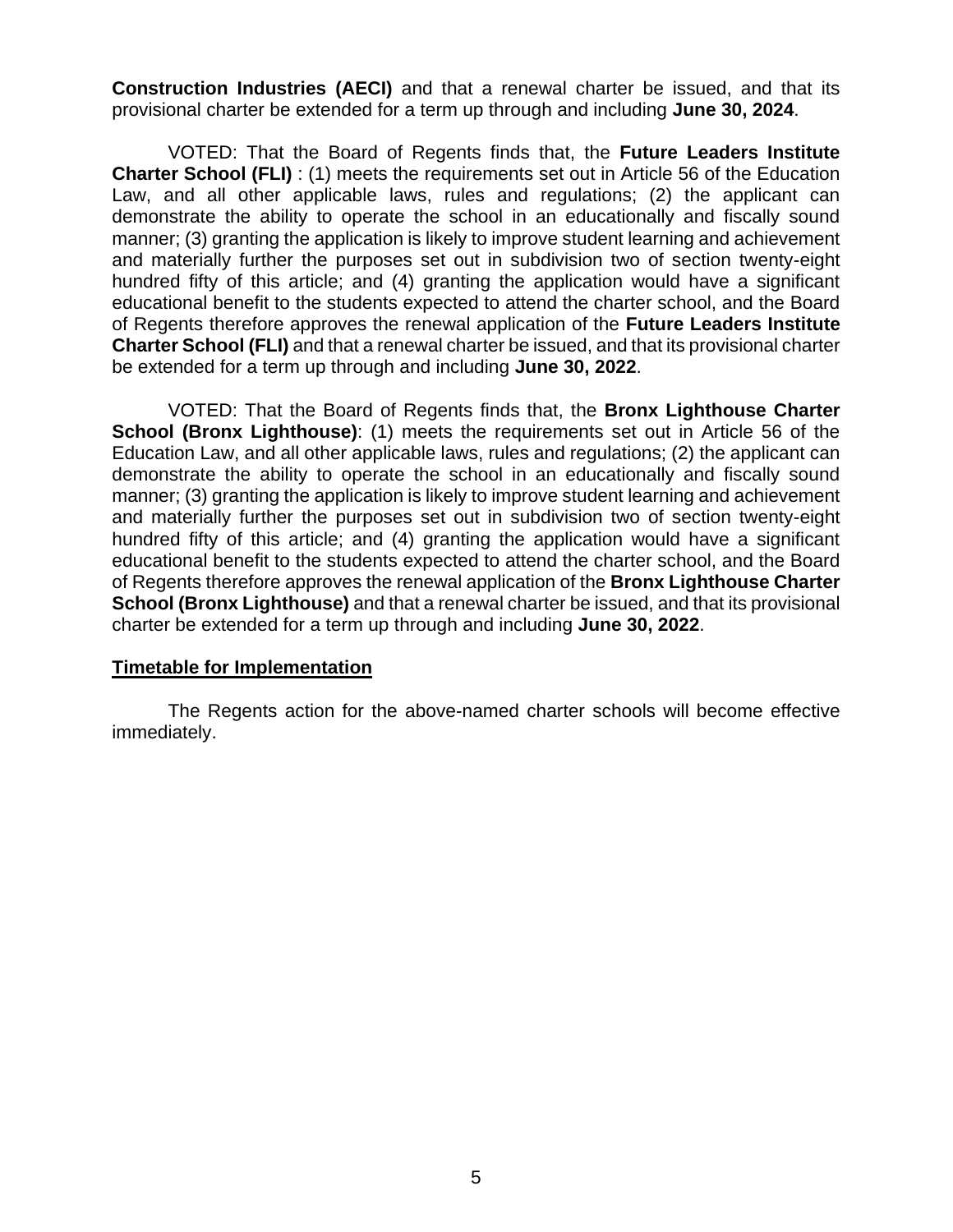### **New York City Charter High School for Architecture, Engineering and Construction Industries (AECI)**

In accordance with Education Law, Article 56, Sections 2851(4) and 2852(2), Commissioners Regulation 119.7, and the Board of Regents Charter School Renewal Policy, the New York State Education Department recommends a full-term renewal for a period of five years for New York City Charter High School for Architecture, Engineering and Construction Industries (AECI). The charter term would begin on July 1, 2019 and expire on June 30, 2024.

|                                                                                                  | <b>Charter School Summary</b>                                                                                                                                                                                                                                                                                                |  |  |  |  |  |
|--------------------------------------------------------------------------------------------------|------------------------------------------------------------------------------------------------------------------------------------------------------------------------------------------------------------------------------------------------------------------------------------------------------------------------------|--|--|--|--|--|
|                                                                                                  | New York City Charter High School for                                                                                                                                                                                                                                                                                        |  |  |  |  |  |
| <b>Name of Charter School</b>                                                                    | Architecture, Engineering and Construction                                                                                                                                                                                                                                                                                   |  |  |  |  |  |
|                                                                                                  | Industries (AECI)                                                                                                                                                                                                                                                                                                            |  |  |  |  |  |
| <b>Board Chair</b>                                                                               | Carlo Schiattarella                                                                                                                                                                                                                                                                                                          |  |  |  |  |  |
| <b>District of location</b>                                                                      | NYC CSD 7                                                                                                                                                                                                                                                                                                                    |  |  |  |  |  |
| <b>Opening Date</b>                                                                              | <b>Fall 2008</b>                                                                                                                                                                                                                                                                                                             |  |  |  |  |  |
| <b>Charter Terms</b>                                                                             | Initial: February 11, 2008 - February 11,<br>$\bullet$<br>2013<br>Administrative Extension: February 11,<br>$\bullet$<br>2013- June 30, 2013                                                                                                                                                                                 |  |  |  |  |  |
|                                                                                                  | First Renewal: July 1, 2013- June 30, 2016<br>$\bullet$<br>Second Renewal: July 1, 2016 - June 30,<br>2019                                                                                                                                                                                                                   |  |  |  |  |  |
| Grades 9-12/400 students<br><b>Current Term Authorized Grades/ Approved</b><br><b>Enrollment</b> |                                                                                                                                                                                                                                                                                                                              |  |  |  |  |  |
| Proposed Renewal Term Authorized Grades/                                                         | Grades 9-12/450 students                                                                                                                                                                                                                                                                                                     |  |  |  |  |  |
| <b>Proposed Approved Enrollment</b>                                                              |                                                                                                                                                                                                                                                                                                                              |  |  |  |  |  |
| <b>Comprehensive Management Service Provider</b>                                                 | None                                                                                                                                                                                                                                                                                                                         |  |  |  |  |  |
| <b>Facilities</b>                                                                                | 838 Brook Avenue, Bronx - Private space                                                                                                                                                                                                                                                                                      |  |  |  |  |  |
| <b>Mission Statement</b>                                                                         | The mission of AECI is to create a rigorous college<br>prep academic program that provides students<br>with a foundation of the necessary skills,<br>knowledge, and practical experience to pursue a<br>path leading to college and/or a career in the<br>architecture,<br>engineering,<br>construction<br>or<br>industries. |  |  |  |  |  |
| <b>Key Design Elements</b>                                                                       | <b>Rigorous Instruction</b><br>$\bullet$<br><b>College Readiness</b><br>$\bullet$<br><b>Staff Development</b><br>$\bullet$<br>X Period<br>Curriculum & Teacher Support<br>$\bullet$                                                                                                                                          |  |  |  |  |  |
| <b>Requested Revisions</b>                                                                       | Increase authorized enrollment from 400 to 450<br>students.                                                                                                                                                                                                                                                                  |  |  |  |  |  |

**Noteworthy:** AECI Charter High School has become one of the high performing high schools in District 7 for Impact and Performance during the 2017-2018 school year. According to the NYCDOE School Performance Dashboard, AECI ranks number 1 in District 7 high schools for Impact and ranks number 6 in District 7 for Performance. The school strives to motivate students to realize their true potential; this is demonstrated by the school's 94% graduation rate.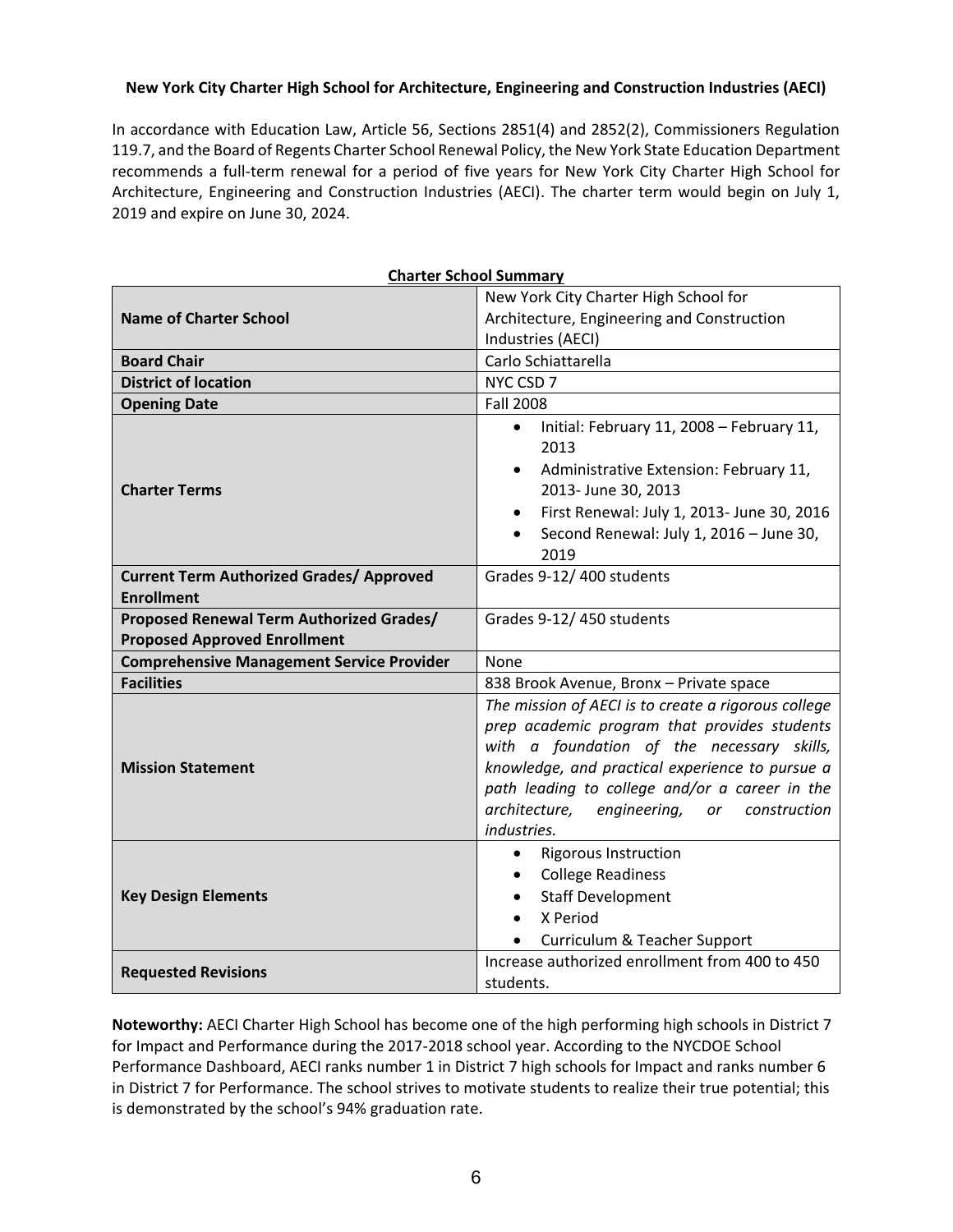|                                            | Year 1<br>2016 to 2017 | Year 2<br>2017 to 2018 | Year 3<br>2018 to 2019 |  |
|--------------------------------------------|------------------------|------------------------|------------------------|--|
| Grade<br>Configuration                     | Grades 9-12            | Grades 9-12            | Grades 9-12            |  |
| <b>Total Approved</b><br><b>Enrollment</b> | 400                    | 400                    | 400                    |  |

**Current Grade Levels and Approved Enrollment**

### **Proposed Renewal Term Grade Levels and Approved Enrollment**

|                                            | Year 1<br>2019 to 2020 | Year 2<br>2020 to 2021 | Year 3<br>2021 to 2022 | Year 4<br>2022 to 2023 | Year 5<br>2023 to 2024 |
|--------------------------------------------|------------------------|------------------------|------------------------|------------------------|------------------------|
| Grade<br>Configuration                     | Grades 9 -12           | Grades 9-12            | Grades 9-12            | Grades 9-12            | Grades 9-12            |
| <b>Total Approved</b><br><b>Enrollment</b> | 450                    | 450                    | 450                    | 450                    | 450                    |

## **Background**

The Board of Regents granted an initial charter to New York City Charter High School for Architecture, Engineering and Construction Industries (AECI) in February 2008. New York City Charter High School for Architecture, Engineering and Construction Industries (AECI) opened for instruction in September 2008 initially serving 125 students in Grade 9. AECI's charter was subsequently renewed by the Board of Regents in 2013 and 2016.

## **Summary of Evidence for Renewal**

#### **Key Performance Area: Educational Success**

AECI offers a theme-based education that allows students to explore careers, skills, knowledge, and practical experiences leading to college and a career in the architecture, engineering and construction industries. The school offers courses that lead to Regents exams in Common Core Algebra and Algebra II, Geometry, Chemistry, US History, ELA, Earth Science, Living Environment, and Global History. In addition, students have access to SUPA (Syracuse University Project Advance) College Credit Classes, CUNY's College Now program, and a variety of Advanced Placement classes. Students are also offered courses in drafting, Photoshop, as well as Revit I & II which lead to industry standard Revit Certification.

AECI offers Integrated Co-Teaching (ICT) sections in grades 9 through 11. The school also employs English as a Second Language (ESL) teachers to provide push in and pull out services for English Language Learners.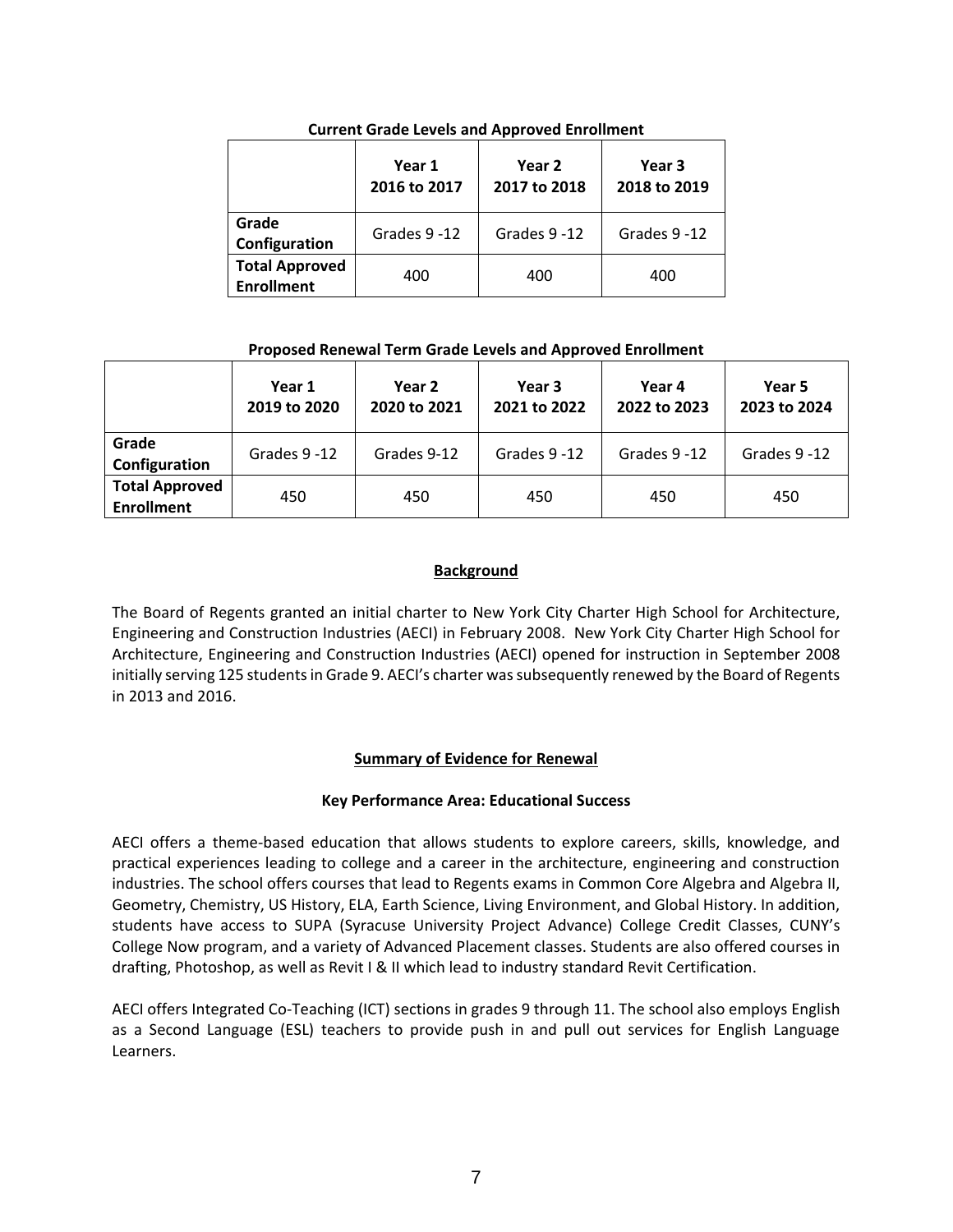### **Student Performance – High School**

The school has demonstrated strong academic performance in the high school grades, outperforming the district of location in all subjects, and outscoring the state average in all subjects but one.

The school's four-year cohort Regents outcomes exceeded the State average during the school's charter term, with the exception of one cohort (2014) on one exam area (ELA). The school's four-year cohort graduation rate and rates of Local and Regents Diplomas awarded exceeded the State during the school's charter term as well. In addition, graduation rates and total diplomas awarded for SWDs, ELLs and ED students have exceeded the State average for all graduating cohorts during the charter term. SWD and ED student performance on Regents exams has exceeded the State average for all cohorts during the charter term. ELL students in all cohorts during the charter term outperformed the State on all Regents exams with the exception of one cohort (2014) on one exam area (ELA).

| 4-Yr Cohort: All<br><b>Students</b> | 2012 Cohort |              | 2013 Cohort |        |              | 2014 Cohort |        |              |          |
|-------------------------------------|-------------|--------------|-------------|--------|--------------|-------------|--------|--------------|----------|
| Subject                             | School      | <b>State</b> | Variance    | School | <b>State</b> | Variance    | School | <b>State</b> | Variance |
| <b>ELA</b>                          | 96%         | 85%          | $+11$       | 95%    | 85%          | $+10$       | 82%    | 84%          | $-2$     |
| <b>Global History</b>               | 84%         | 78%          | $+6$        | 91%    | 78%          | $+13$       | 87%    | 77%          | $+10$    |
| Math                                | 96%         | 86%          | $+10$       | 92%    | 85%          | $+7$        | 93%    | 83%          | $+10$    |
| Science                             | 93%         | 84%          | $+9$        | 88%    | 84%          | $+4$        | 85%    | 83%          | $+2$     |
| <b>US History</b>                   | 85%         | 81%          | $+4$        | 97%    | 81%          | $+16$       | 86%    | 80%          | $+6$     |

#### **Table 3a: High School Total 4-Year Regents Outcomes for All Students: School & State Level Aggregates**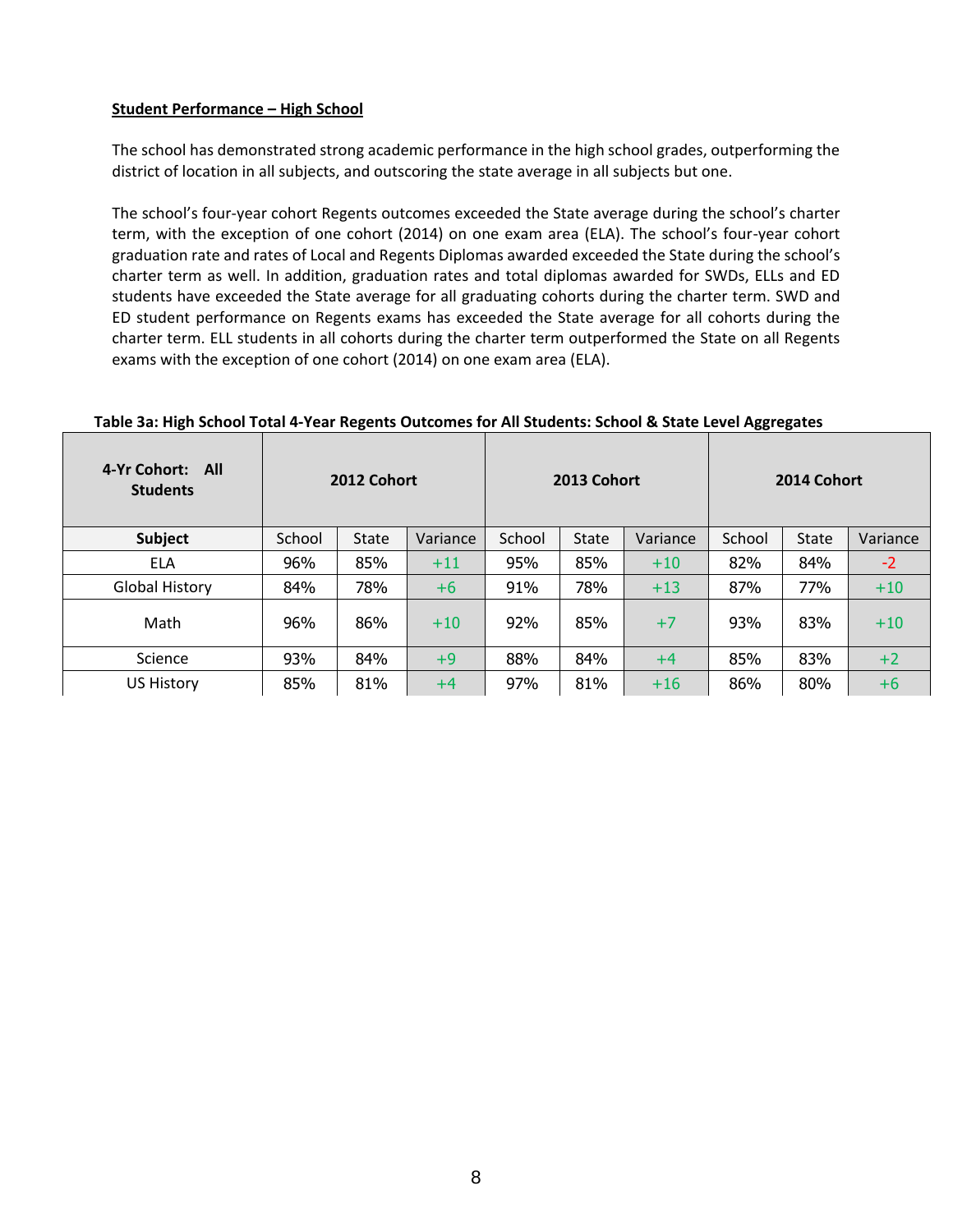| Subject               | <b>Cohort and</b><br><b>School Year</b> | <b>Students with</b><br><b>Disabilities</b><br>(Variance to<br>the State) | <b>English</b><br>Language<br><b>Learners</b><br>(Variance to<br>the State) | <b>Economically</b><br><b>Disadvantaged</b><br>(Variance to<br>the State) |
|-----------------------|-----------------------------------------|---------------------------------------------------------------------------|-----------------------------------------------------------------------------|---------------------------------------------------------------------------|
|                       | 2012 Cohort<br>$(2015 - 2016)$          | 100% (+49)                                                                | $71\% (+41)$                                                                | $100\% (+21)$                                                             |
| <b>ELA</b>            | 2013 Cohort<br>$(2016 - 2017)$          | $100\% (+46)$                                                             | 63% (+35)                                                                   | $96\% (+16)$                                                              |
|                       | 2014 Cohort<br>$(2017 - 2018)$          | $60\% (+8)$                                                               | $0\%$ (-26)                                                                 | $81\% (+3)$                                                               |
|                       | 2012 Cohort<br>$(2015 - 2016)$          | 70% (+30)                                                                 | 43% (+19)                                                                   | $86\% (+16)$                                                              |
| <b>Global History</b> | 2013 Cohort<br>$(2016 - 2017)$          | $87\% (+47)$                                                              | $63\% (+40)$                                                                | $91\% (+21)$                                                              |
|                       | 2014 Cohort<br>$(2017 - 2018)$          | 73% (+33)                                                                 | $60\% (+35)$                                                                | $86\% (+17)$                                                              |
|                       | 2012 Cohort<br>$(2015 - 2016)$          | $90\% (+39)$                                                              | 86% (+38)                                                                   | 99% (+18)                                                                 |
| Math                  | 2013 Cohort<br>$(2016 - 2017)$          | $80\% (+31)$                                                              | 75% (+31)                                                                   | $93\% (+13)$                                                              |
|                       | 2014 Cohort<br>$(2017 - 2018)$          | $80\% (+33)$                                                              | 100% (+57)                                                                  | $93\% (+16)$                                                              |
|                       | 2012 Cohort<br>$(2015 - 2016)$          | $60\% (+10)$                                                              | 71% (+39)                                                                   | $96\% (+18)$                                                              |
| Science               | 2013 Cohort<br>$(2016 - 2017)$          | $67\% (+17)$                                                              | $50\% (+19)$                                                                | 89% (+11)                                                                 |
|                       | 2014 Cohort<br>$(2017 - 2018)$          | $60\% (+10)$                                                              | $60\% (+28)$                                                                | $84\% (+8)$                                                               |
|                       | 2012 Cohort<br>$(2015 - 2016)$          | $50\% (+3)$                                                               | 57% (+27)                                                                   | 88% (+14)                                                                 |
| <b>US History</b>     | 2013 Cohort<br>$(2016 - 2017)$          | $93\% (+45)$                                                              | 88% (+59)                                                                   | $98\% (+24)$                                                              |
|                       | 2014 Cohort<br>$(2017 - 2018)$          | $60\% (+14)$                                                              | $40\% (+8)$                                                                 | $85\% (+13)$                                                              |

**Table 3b: High School Total 4-Year Regents Outcomes for Sub-Groups: School & State Level Aggregates**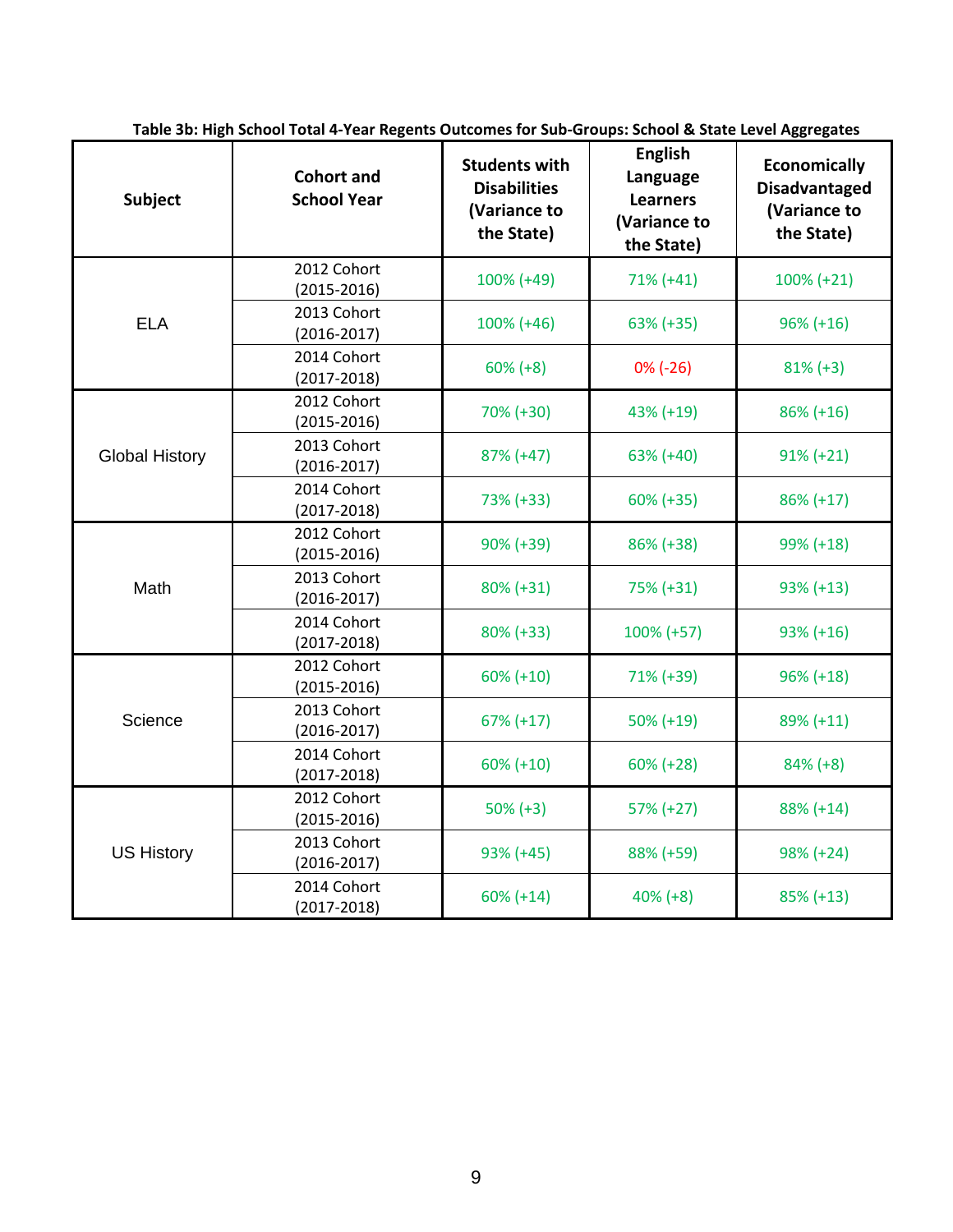| 4-Yr Cohort: All<br><b>Students</b>        | 2012 Cohort |              |          | 2013 Cohort |       |          | 2014 Cohort |              |          |
|--------------------------------------------|-------------|--------------|----------|-------------|-------|----------|-------------|--------------|----------|
|                                            | School      | <b>State</b> | Variance | School      | State | Variance | School      | <b>State</b> | Variance |
| <b>Graduation Rate</b>                     | 93%         | 82%          | $+11$    | 97%         | 82%   | $+15$    | 94%         | 83%          | $+11$    |
| Local Diplomas                             | 10%         | 5%           | $+5$     | 6%          | 5%    | $+1$     | 10%         | 6%           | $+4$     |
| <b>Regents Diplomas</b>                    | 74%         | 46%          | $+28$    | 86%         | 44%   | $+42$    | 68%         | 43%          | $+25$    |
| <b>Advanced Regents</b><br><b>Diplomas</b> | 9%          | 31%          | $-23$    | 5%          | 33%   | $-28$    | 17%         | 33%          | $-16$    |

## **Table 4a: High School Graduation Rate/Diplomas Awarded for All Students**

## **Table 4b: High School Graduation Rate/Diplomas Awarded for Students with Disabilities**

| 4-Yr Cohort:<br><b>Sub-Groups</b>          | 2012 Cohort<br><b>Students with Disabilities</b> |              |          | 2013 Cohort<br><b>Students with Disabilities</b> |              |          | 2014 Cohort<br><b>Students with Disabilities</b> |              |          |
|--------------------------------------------|--------------------------------------------------|--------------|----------|--------------------------------------------------|--------------|----------|--------------------------------------------------|--------------|----------|
|                                            | School                                           | <b>State</b> | Variance | School                                           | <b>State</b> | Variance | School                                           | <b>State</b> | Variance |
| <b>Graduation Rate</b>                     | 90%                                              | 55%          | $+35$    | 100%                                             | 57%          | $+43$    | 93%                                              | 59%          | $+34$    |
| Local Diplomas                             | 50%                                              | 23%          | $+27$    | 20%                                              | 24%          | $-4$     | 27%                                              | 25%          | $+2$     |
| <b>Regents Diplomas</b>                    | 40%                                              | 30%          | $+10$    | 73%                                              | 29%          | $+44$    | 67%                                              | 30%          | $+37$    |
| <b>Advanced Regents</b><br><b>Diplomas</b> | 0%                                               | 3%           | $-3$     | 7%                                               | 4%           | $+3$     | 0%                                               | 3%           | $-3$     |

## **Table 4c: High School Graduation Rate/Diplomas Awarded for English Language Learners**

| 4-Yr Cohort:<br><b>Sub-Groups</b>          | 2012 Cohort<br><b>English Language Learners</b> |              | 2013 Cohort<br><b>English Language Learners</b> |        |       | 2014 Cohort<br><b>English Language Learners</b> |        |              |          |
|--------------------------------------------|-------------------------------------------------|--------------|-------------------------------------------------|--------|-------|-------------------------------------------------|--------|--------------|----------|
|                                            | School                                          | <b>State</b> | Variance                                        | School | State | Variance                                        | School | <b>State</b> | Variance |
| <b>Graduation Rate</b>                     | 71%                                             | 31%          | $+41$                                           | 75%    | 31%   | $+44$                                           | s      | 34%          |          |
| Local Diplomas                             | 29%                                             | 7%           | $+21$                                           | 25%    | 8%    | $+17$                                           | S      | 11%          |          |
| <b>Regents Diplomas</b>                    | 43%                                             | 23%          | $+20$                                           | 50%    | 21%   | $+29$                                           | S      | 22%          |          |
| <b>Advanced Regents</b><br><b>Diplomas</b> | 0%                                              | 1%           | $-1$                                            | 0%     | 1%    | $-1$                                            | S      | 1%           |          |

*Outcomes for cohorts of fewer than six students are suppressed and indicated with an s.*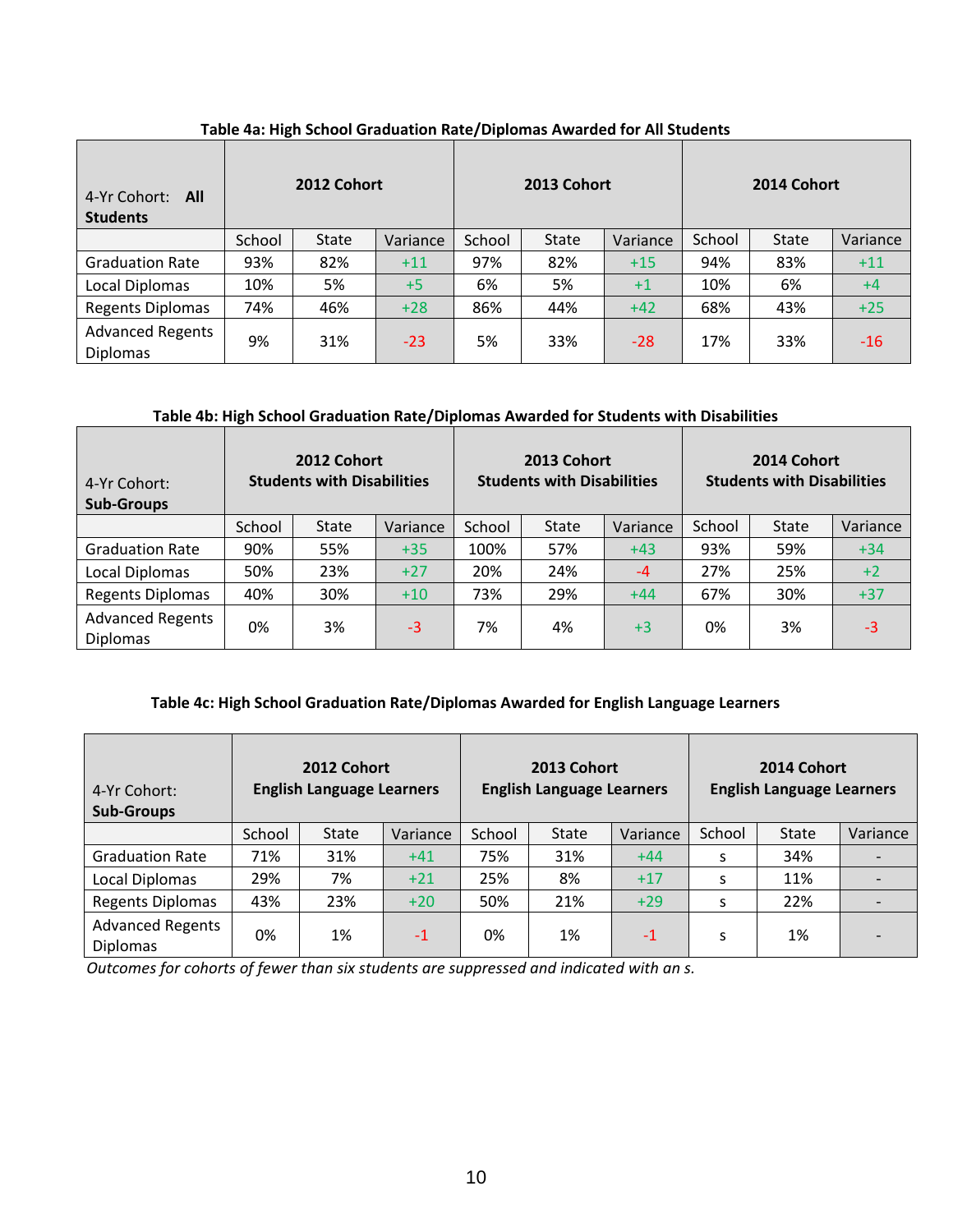| 4-Yr Cohort:<br><b>Sub-Groups</b>          | 2012 Cohort<br><b>Economically Disadvantaged</b> |              | 2013 Cohort<br><b>Economically Disadvantaged</b> |        |              | 2014 Cohort<br><b>Economically Disadvantaged</b> |        |              |          |
|--------------------------------------------|--------------------------------------------------|--------------|--------------------------------------------------|--------|--------------|--------------------------------------------------|--------|--------------|----------|
|                                            | School                                           | <b>State</b> | Variance                                         | School | <b>State</b> | Variance                                         | School | <b>State</b> | Variance |
| <b>Graduation Rate</b>                     | 96%                                              | 75%          | $+20$                                            | 98%    | 76%          | $+22$                                            | 94%    | 76%          | $+18$    |
| Local Diplomas                             | 10%                                              | 6%           | $+4$                                             | 6%     | 7%           | $-1$                                             | 10%    | 8%           | $+2$     |
| <b>Regents Diplomas</b>                    | 77%                                              | 51%          | $+25$                                            | 86%    | 50%          | $+36$                                            | 67%    | 49%          | $+18$    |
| <b>Advanced Regents</b><br><b>Diplomas</b> | 9%                                               | 18%          | $-9$                                             | 5%     | 19%          | $-14$                                            | 17%    | 19%          | $-2$     |

## **Table 4d: High School Graduation Rate/Diplomas Awarded for Economically Disadvantaged**

According to the 2017-2018 school year ESEA accountability designations, New York City Charter High School for Architecture, Engineering and Construction Industries (AECI) is *In Good Standing*.

### **Key Performance Area: Organizational Viability**

#### Financial Condition

AECI appears to be in good or sound financial condition as evidenced by performance on key indicators derived from the school's independently audited financial statements. The NYCDOE reviews the financial performance and management of charter schools using quantitative and qualitative methods. Near‐term indicators, such as the current ratio and unrestricted days cash, are measures of liquidity and of the charter school's capacity to maintain operations. Long-term indicators, such as total margin and debt-to asset ratio, are measures of the charter school's capacity to remain viable and to meet financial obligations.<sup>3</sup>

#### Financial Management

 $\overline{a}$ 

The NYCDOE reviewed AECI's audited financial statements from Fiscal Year 2017 and Fiscal Year 2018 to determine whether the independent auditor observed sufficient internal controls over financial reporting. The auditor did not identify any deficiencies in internal controls that could be considered material weaknesses.

#### **Key Performance Area: Faithfulness to the Charter and Law**

## Enrollment, Recruitment and Retention

The school has strong enrollment and backfills students at all grades from its waitlist. Through efforts towards increasing the percentage of at-risk students enrolled, the school is coming close to but not yet meeting its targets for students with disabilities (SWDs), or English language learners (ELLs) (Table 5). The school is meeting its target to enroll Economically Disadvantaged students. The school has had declining

<sup>&</sup>lt;sup>3</sup> These rigorous indicators of fiscal soundness are aligned with those recommended by the National Association of Charter School Authorizers.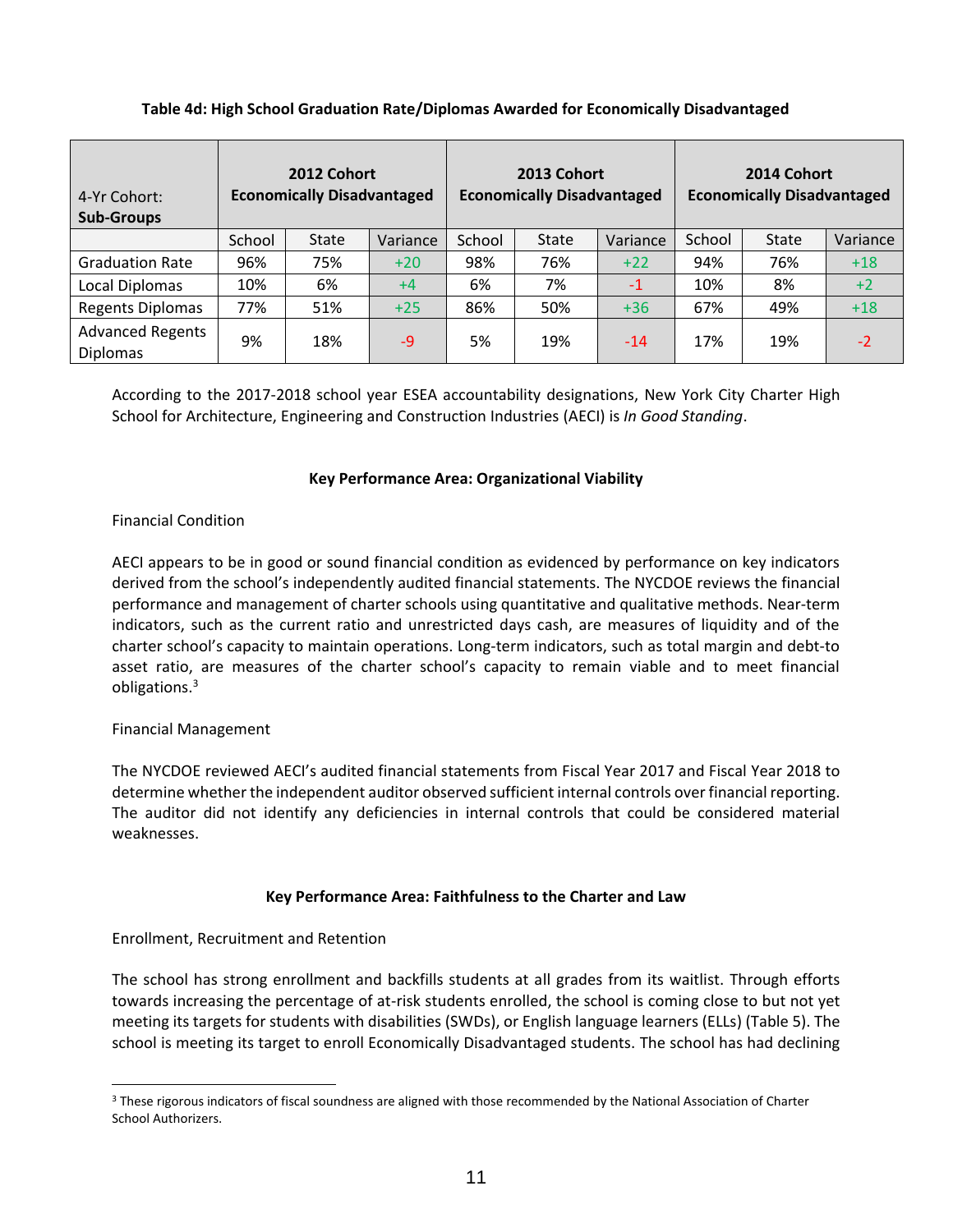enrollment of SWDs and ELL students. However, the school is making good faith efforts to recruit, serve, and retain at-risk students<sup>4</sup> and has submitted a letter of intent to implement a lottery preference for ELL students in the next lottery.

Efforts to recruit and retain students in the ED, ELL, and SWD populations include:

- Explicitly stating on all recruitment materials that SWD and ELL students are welcomed to apply
- Advertising in local community newspapers
- Bringing staff that serve SWDs and ELLs to open houses to speak with prospective parents and students
- Ensuring that all materials and documents distributed to parents are available in both English and Spanish
- Ensuring that all counselors and parent coordinator are bilingual in order to facilitate communication with parents and guardians

|                                      |             | 2016-2017             |          | 2017-2018   |                                 |          |  |
|--------------------------------------|-------------|-----------------------|----------|-------------|---------------------------------|----------|--|
| <b>Student Population</b>            | <b>AECI</b> | $\overline{ }$<br>CSD | Variance | <b>AECI</b> | $\overline{\phantom{0}}$<br>CSD | Variance |  |
| Students with<br><b>Disabilities</b> | 24%         | 24%                   | 0        | 22%         | 24%                             | $-2$     |  |
| English Language<br>Learners         | 17%         | 20%                   | $-3$     | 13%         | 20%                             | $-7$     |  |
| Economically<br>Disadvantaged*       | 93%         | 88%                   | $+5$     | 95%         | 90%                             | $+5$     |  |

## **Table 5: Student Demographics – AECI Compared to CSD 7**

**\****Calculated as percent of students qualifying for the Free or Reduced Price Program.*

#### **Student Retention**

According to NYCDOE data, in the 2017-2018 school year, 84% of students were retained in the Charter School compared with 83% in the district of location.

 $\overline{a}$ <sup>4</sup> Education Law §2854(2)(a) requires that schools demonstrate good faith efforts to attract and retain a comparable or greater enrollment of students with disabilities, FRPL eligible students and English language learners when compared to the enrollment figures for such students in the school district in which the charter is located. SUNY and the Regents were charged with setting specific enrollment and retention targets for each charter school, and have done so. Education Law §2852(9-a)(b)(i). All charter schools that were initially chartered after August 2010 or renewed after January 1, 2011, are expected to meet or exceed the enrollment and retention targets set by the Regents and SUNY. When submitting an application for renewal of the charter, schools are required to provide information detailing the means by which they will meet the enrollment and retention targets (Education Law §2851(4)(e)), and this information is considered by the Regents in the review of the school's performance over the charter term. A school's plan to change its enrollment practices, whether by weighting the lottery or preferencing, may also be considered when determining whether the school will meet the targets in the upcoming charter term. A school's repeated failure to meet or exceed its enrollment and retention targets, when combined with a failure to show that extensive efforts to meet the targets have been made, may be cause for termination or revocation of the charter pursuant to section Education Law §2855(1)(e).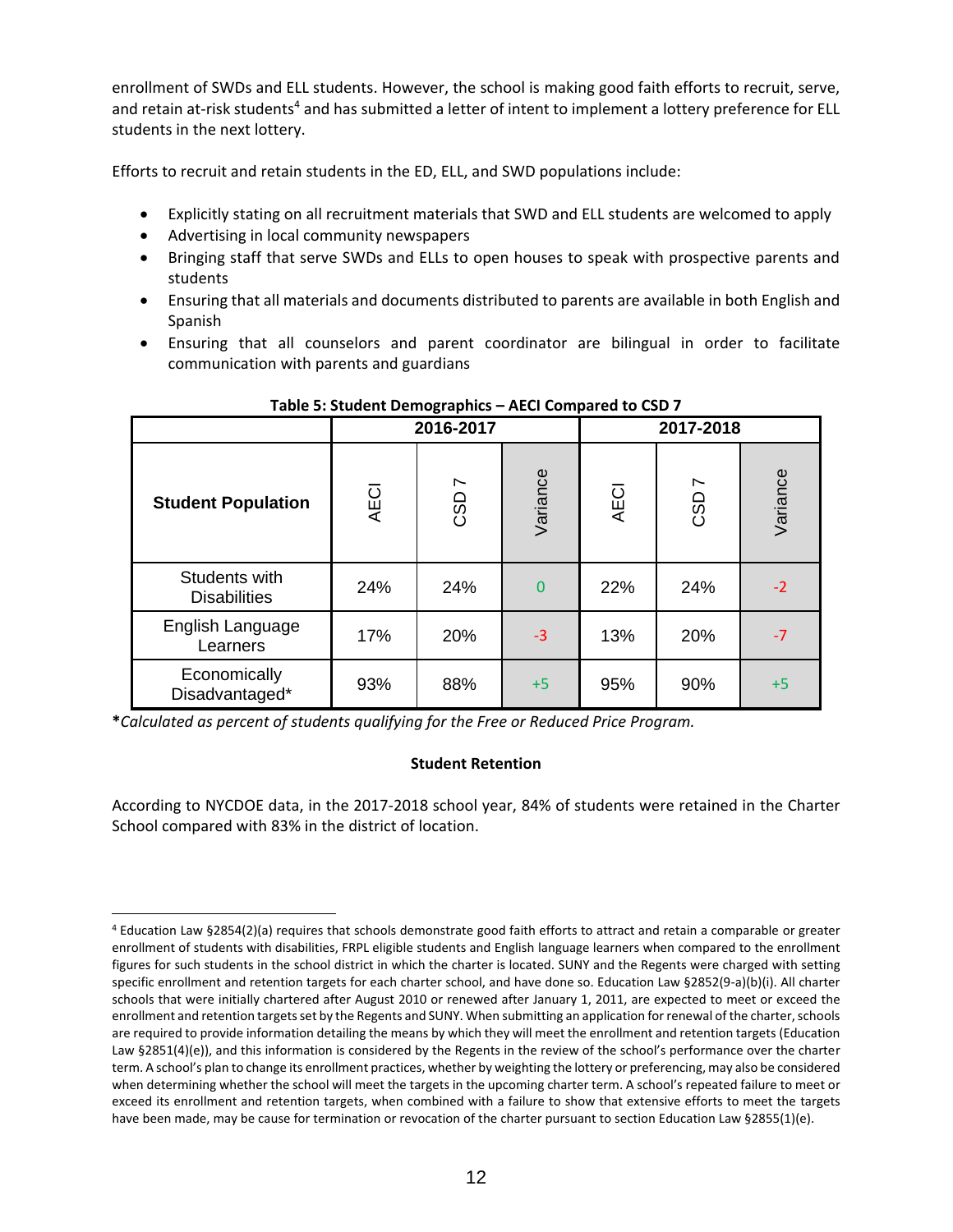#### **Legal Compliance**

New York City Charter High School for Architecture, Engineering and Construction Industries (AECI) operates in accordance with applicable law, regulations, rules and other policies, including the terms of its charter, its by-laws and other school-specific policies. It is also in compliance with federally mandated disciplinary procedures for students with disabilities, and the Dignity for All Students Act. The board holds meetings in accordance with the Open Meetings Law.

#### **Summary of Public Comment**

The required public hearing was held by the New York City Department of Education on November 7, 2018. Forty-three people attended, and eleven spoke. Eleven were in favor of the renewal and none were opposed.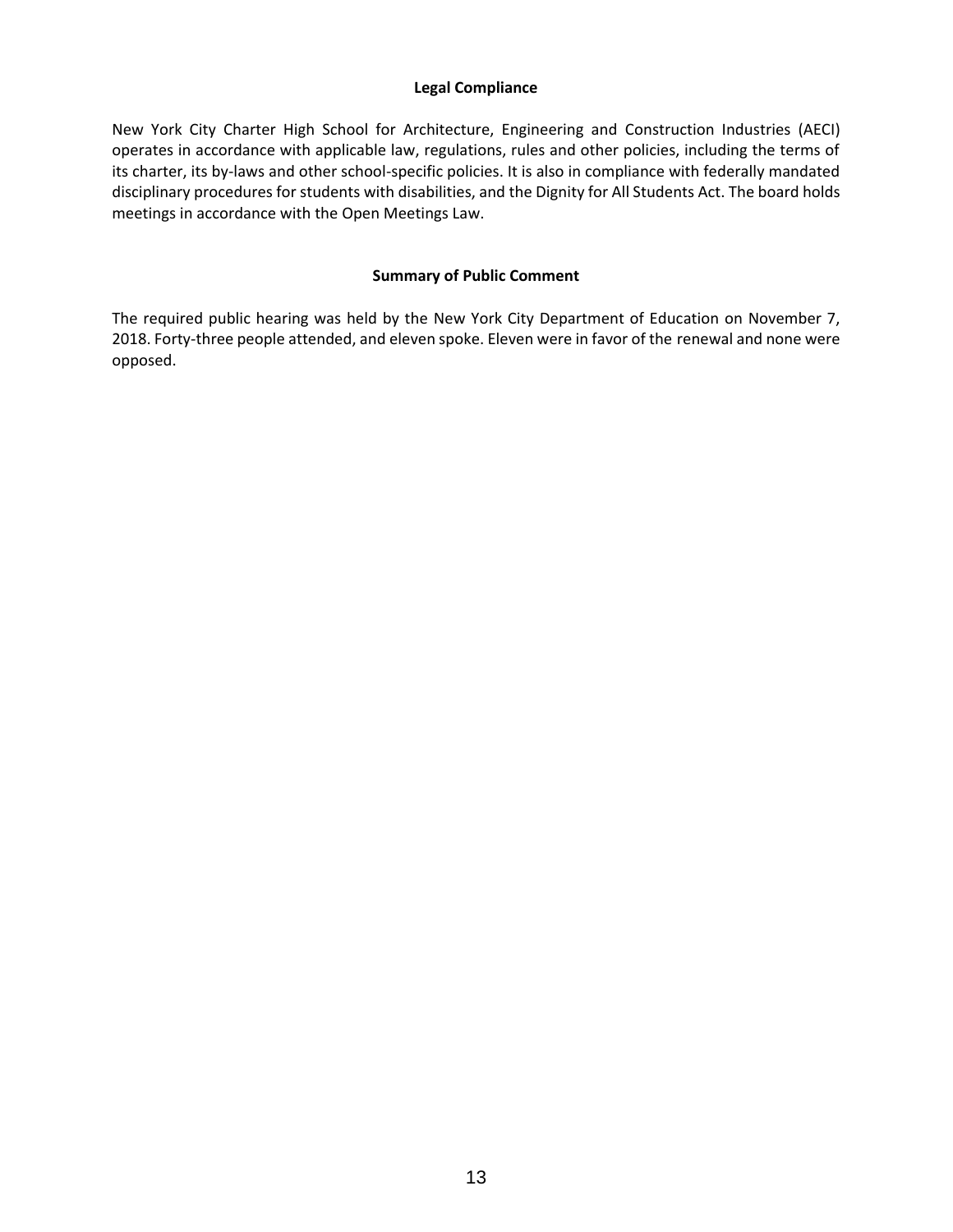#### **Future Leaders Institute Charter Schools**

In accordance with Education Law, Article 56, Sections 2851(4) and 2852(2), Commissioners Regulation 119.7, and the Board of Regents Charter School Renewal Policy, the New York State Education Department recommends a short-term renewal for a period of three years for Future Leaders Institute Charter School (FLI). The charter term would begin on July 1, 2019 and expire on June 30, 2022.

Future Leaders Institute Charter School (FLI) is meeting most benchmarks set forth in the Board of Regents Charter School Performance Framework. The school is implementing the mission, key design elements, education program and organizational plan set forth in the charter.

|                                                                      | <b>Charter School Summary</b>                                                                                                                                                                                                                                                                                                                                                                     |  |  |  |  |  |  |  |
|----------------------------------------------------------------------|---------------------------------------------------------------------------------------------------------------------------------------------------------------------------------------------------------------------------------------------------------------------------------------------------------------------------------------------------------------------------------------------------|--|--|--|--|--|--|--|
| <b>Name of Charter School</b>                                        | Future Leaders Institute Charter School                                                                                                                                                                                                                                                                                                                                                           |  |  |  |  |  |  |  |
| <b>Board Chair</b>                                                   | Natalie Deak Jaros and Andy Hutcher                                                                                                                                                                                                                                                                                                                                                               |  |  |  |  |  |  |  |
| <b>District of location</b>                                          | NYC CSD 3                                                                                                                                                                                                                                                                                                                                                                                         |  |  |  |  |  |  |  |
| <b>Opening Date</b>                                                  | <b>Fall 2005</b>                                                                                                                                                                                                                                                                                                                                                                                  |  |  |  |  |  |  |  |
| <b>Charter Terms</b>                                                 | Initial: March 15, 2005- March 14, 2010<br>$\bullet$<br>First Renewal: March 15, 2010 - March<br>$\bullet$<br>14, 2013<br>Administrative Extension: March 14,<br>2013 - June 30, 2013<br>Second Renewal: July 1, 2013 - June 30,<br>$\bullet$<br>2016<br>Third Renewal: July 1, 2016 - June 30,<br>2019                                                                                           |  |  |  |  |  |  |  |
| <b>Current Term Authorized Grades/ Approved</b><br><b>Enrollment</b> | K-Grade 8/387 students                                                                                                                                                                                                                                                                                                                                                                            |  |  |  |  |  |  |  |
| Proposed Renewal Term Authorized Grades/                             | K-Grade 8/387 students                                                                                                                                                                                                                                                                                                                                                                            |  |  |  |  |  |  |  |
| <b>Proposed Approved Enrollment</b>                                  |                                                                                                                                                                                                                                                                                                                                                                                                   |  |  |  |  |  |  |  |
| <b>Comprehensive Management Service Provider</b>                     | None                                                                                                                                                                                                                                                                                                                                                                                              |  |  |  |  |  |  |  |
| <b>Facilities</b>                                                    | Sample: 134 West 122 Street, Manhattan - Public<br>Space                                                                                                                                                                                                                                                                                                                                          |  |  |  |  |  |  |  |
| <b>Mission Statement</b>                                             | Our mission is to deliver a rich and rigorous<br>educational experience in order to develop<br>academically high-performing students with the<br>leadership, character, and knowledge to achieve<br>success in high school and beyond by focusing on<br>a culture of academic achievement, respect, self-<br>discovery, and community.                                                            |  |  |  |  |  |  |  |
| <b>Key Design Elements</b>                                           | <b>Bulleted</b><br>Rigorous Standards-based Curricula<br>$\bullet$<br><b>Formative and Summative Assessments</b><br>$\bullet$<br><b>Targeted Academic Interventions</b><br>$\bullet$<br>Supportive Environment for Social-<br>$\bullet$<br><b>Emotional Development</b><br><b>Professional Development</b><br>$\bullet$<br><b>Extended Day and Year</b><br>$\bullet$<br><b>Enrichment Program</b> |  |  |  |  |  |  |  |
| <b>Requested Revisions</b>                                           | None                                                                                                                                                                                                                                                                                                                                                                                              |  |  |  |  |  |  |  |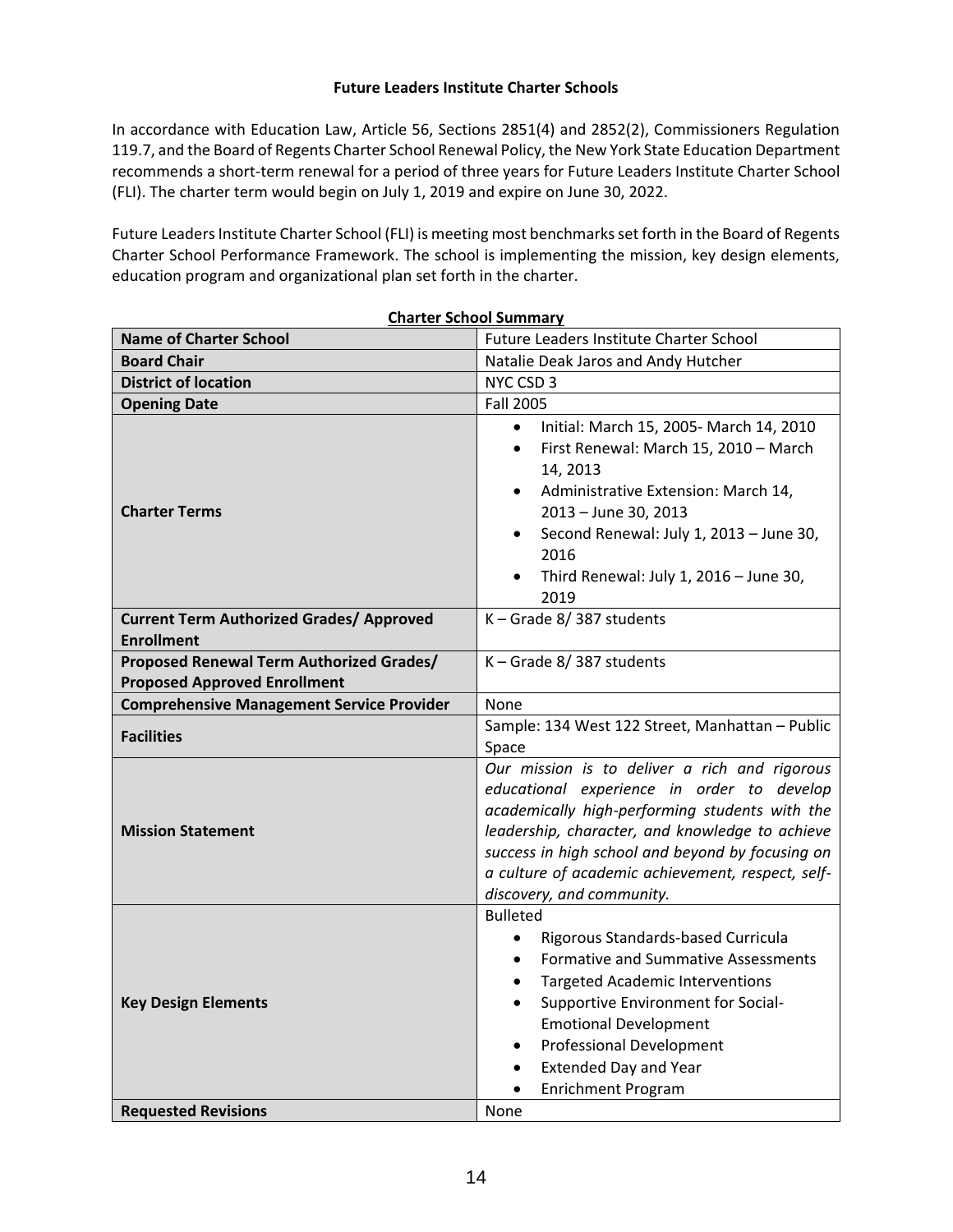**Noteworthy**: FLI is working hard each day to ensure that every student builds proficiency in 21st century skills. To this end, the school has technology-rich classrooms and provides individual laptops for every student in grades 2nd to 8th. School faculty is in the third year of intensive professional development in utilizing this technology to enhance personalized and engaging instruction. FLI is geographically located in CDS 3, but is across the street from the geographical boundary for CSD 5; in 2018-19, 29% of FLI students came from CSD 5 and only 8% came from CSD 3.

|                                            | Year 1<br>2016 to 2017 | Year 2<br>2017 to 2018 | Year 3<br>2018 to 2019 |
|--------------------------------------------|------------------------|------------------------|------------------------|
| Grade<br>Configuration                     | Grades $K - 8$         | Grades $K - 8$         | Grades $K - 8$         |
| <b>Total Approved</b><br><b>Enrollment</b> | 387                    | 387                    | 387                    |

#### **Current Grade Levels and Approved Enrollment**

#### **Proposed Renewal Term Grade Levels and Approved Enrollment**

|                                            | Year 1<br>2019 to 2020 | Year 2<br>2020 to 2021 | Year 3<br>2021 to 2022 |  |
|--------------------------------------------|------------------------|------------------------|------------------------|--|
| Grade<br>Configuration                     | Grades $K - 8$         | Grades $K - 8$         | Grades $K - 8$         |  |
| <b>Total Approved</b><br><b>Enrollment</b> | 387                    | 387                    | 387                    |  |

#### **Background**

The Board of Regents granted an initial charter to Future Leaders Institute Charter School (FLI) in March 2005. Future Leaders Institute Charter School opened for instruction as a conversion charter school in September 2005 initially serving 300 students in Grades K through 8. FLI's charter was subsequently renewed by the Board of Regents in 2010, 2013 and 2016. Material revisions to the charter were made in 2009 to increase enrollment; current authorized enrollment is 387.

#### **Summary of Evidence for Renewal**

#### **Key Performance Area: Educational Success**

Future Leaders Institute Charter School (FLI) offers curricula and coursework aligned to New York State Learning standards that aims to prepare students for high school, college and career. Students participate in small group instruction every day and are regularly assessed. The school offers an extended day program and 4-week Summer Academy to all students, and Saturday instruction for students identified as needing additional instruction time.

FLI offers Students with Disabilities (SWD) Special Education Teacher Support Services (SETSS) push in services to integrate the IEP into the instruction students receive throughout the day. The SETSS teachers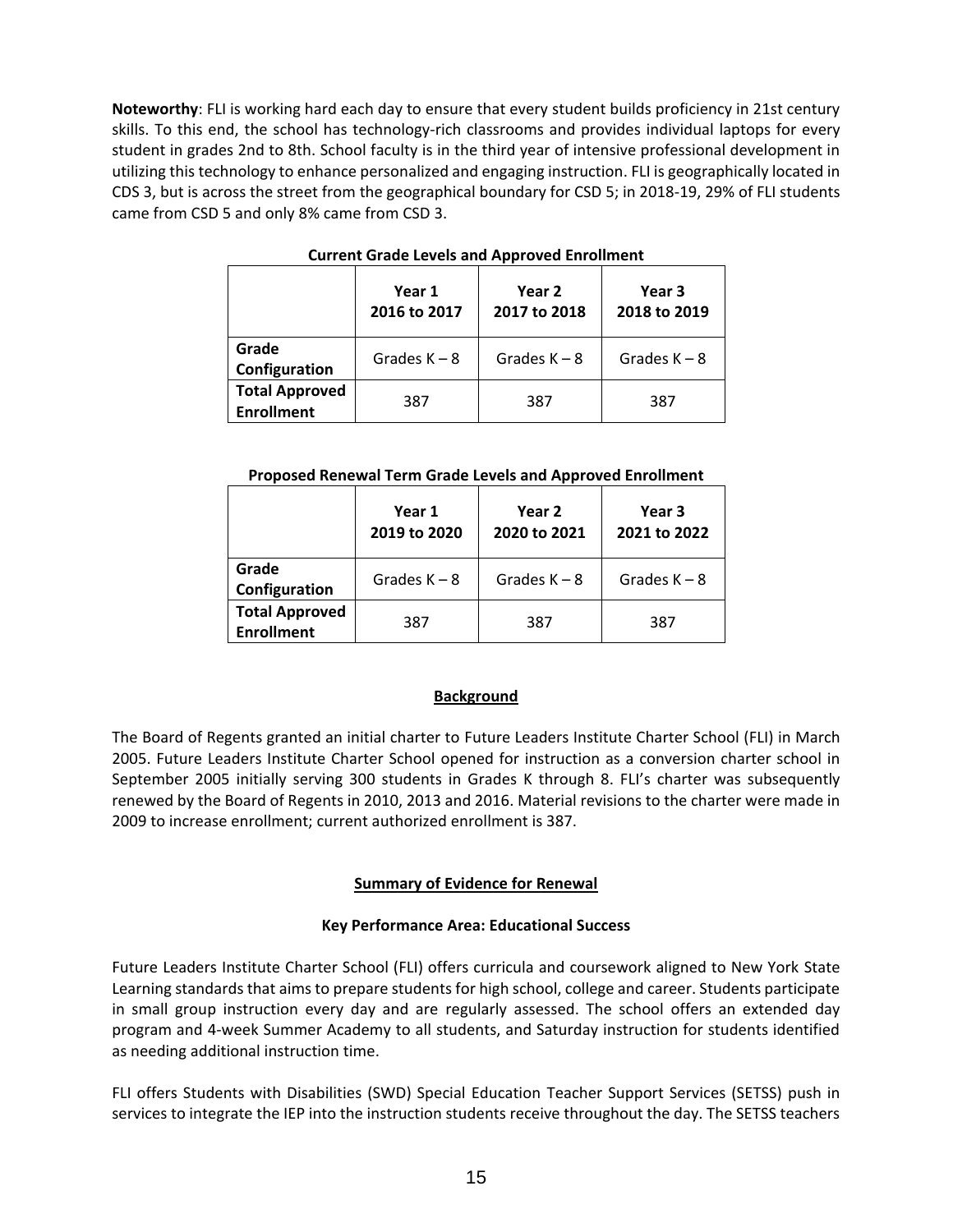provide small group, differentiated instruction. Related Services are also offered at the school. The school employs a full time ELL Coordinator to provide English Language Learners support via push in services, allowing students to stay in the inclusion classrooms. The school also provides ELL students access to English language remediation software.

#### **Student Performance – Elementary/Middle School Outcomes**

See Tables 1 and 2 below regarding 3-8 math and ELA exam aggregate and subgroup student performance compared to the district and state average.

The school has had consistent growth in both ELA and Math performance each year of the charter. In the most recent year of the charter, the school outperformed the State on the ELA Assessment. Although the school has not outperformed the host CSD (CSD 3), only 8% of students come from CSD 3. In 2018-19, 29% of FLI students are from CSD 5; over the course of the charter term, the school's proficiency rates have exceeded those of CSD 5.

#### **Table 1a: Elementary/Middle School Assessment Proficiency Outcomes for All Students: School, District & State Level Aggregates**

|                 |     |          | <b>ELA</b>                      |     |                    | -00- -0- -- -<br>Math |          |                                 |     |                    |
|-----------------|-----|----------|---------------------------------|-----|--------------------|-----------------------|----------|---------------------------------|-----|--------------------|
| All<br>Students | 군   | S<br>CSD | Variance to<br>CSD <sub>5</sub> | NYS | Variance to<br>NVS | 군                     | S<br>CSD | Variance to<br>CSD <sub>5</sub> | NYS | Variance to<br>NVS |
| 2015-2016       | 28% | 21%      | $+7$                            | 38% | $-10$              | 23%                   | 17%      | $+7$                            | 39% | $-16$              |
| 2016-2017       | 31% | 24%      | $+7$                            | 40% | $-9$               | 27%                   | 17%      | $+10$                           | 40% | $-13$              |
| 2017-2018       | 46% | 29%      | $+17$                           | 45% | $+1$               | 33%                   | 22%      | $+11$                           | 45% | $-12$              |

*Note: Data in Table 1a represents tested students in grades 3-8 at FLI CS, CSD 5, and the state who scored proficiently (level 3 or above) on each state assessment. This table was created using grade level data to generate the comparative values, the percent difference between the school's performance and the district or state averages. All values were calculated to the nearest whole number; therefore, the percent differences may show a rounded value.*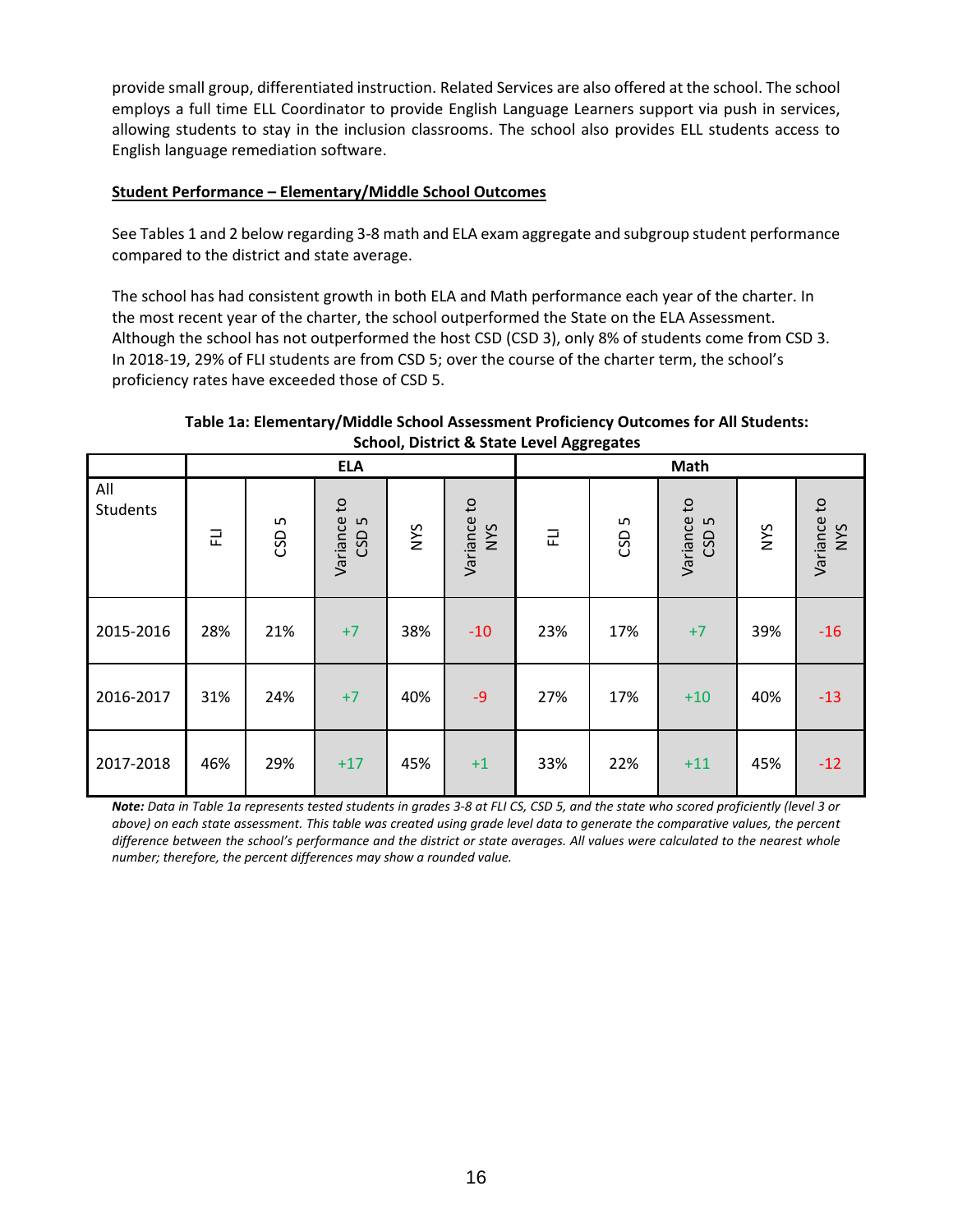|                 |     |               | <b>ELA</b>                      |     |                    | Math |                  |                                    |     |                           |
|-----------------|-----|---------------|---------------------------------|-----|--------------------|------|------------------|------------------------------------|-----|---------------------------|
| All<br>Students | 군   | $\sim$<br>GSD | Variance to<br>CSD <sub>3</sub> | NYS | Variance to<br>NYS | 군    | CSD <sub>3</sub> | Variance to<br>$\mathsf{S}$<br>CSD | NYS | Variance to<br><b>NYS</b> |
| 2015-2016       | 28% | 56%           | $-28$                           | 38% | $-10$              | 23%  | 51%              | $-28$                              | 39% | $-16$                     |
| 2016-2017       | 31% | 60%           | $-29$                           | 40% | $-9$               | 27%  | 54%              | $-27$                              | 40% | $-13$                     |
| 2017-2018       | 46% | 65%           | $-19$                           | 45% | $+1$               | 33%  | 57%              | $-24$                              | 45% | $-12$                     |

**Table 1b: Elementary/Middle School Assessment Proficiency Outcomes for All Students: School, District & State Level Aggregates**

*Note: Data in Table 1b represents tested students in grades 3-8 at FLI CS, CSD 3, and the state who scored proficiently (level 3 or above) on each state assessment. This table was created using grade level data to generate the comparative values, the percent difference between the school's performance and the district or state averages. All values were calculated to the nearest whole number; therefore, the percent differences may show a rounded value.*

The school's performance with Students with Disabilities, English Language Learners and Economically Disadvantaged students was below that of CSD 3. However, as noted above, only 8% of students at FLI are from CSD 3. Compared to CSD 5, the school has been on an upward trend all years of the charter and in the last year of the charter, exceeded proficiency rates of CSD 5 and of the city for all subgroups (Students with Disabilities, English Language Learners and Economically Disadvantaged students) in ELA. In the last year of the charter, the school's math proficiency rates exceeded those of the CSD for English Language Learners and Economically Disadvantaged students, and approached the CSD proficiency rate for Students with Disabilities.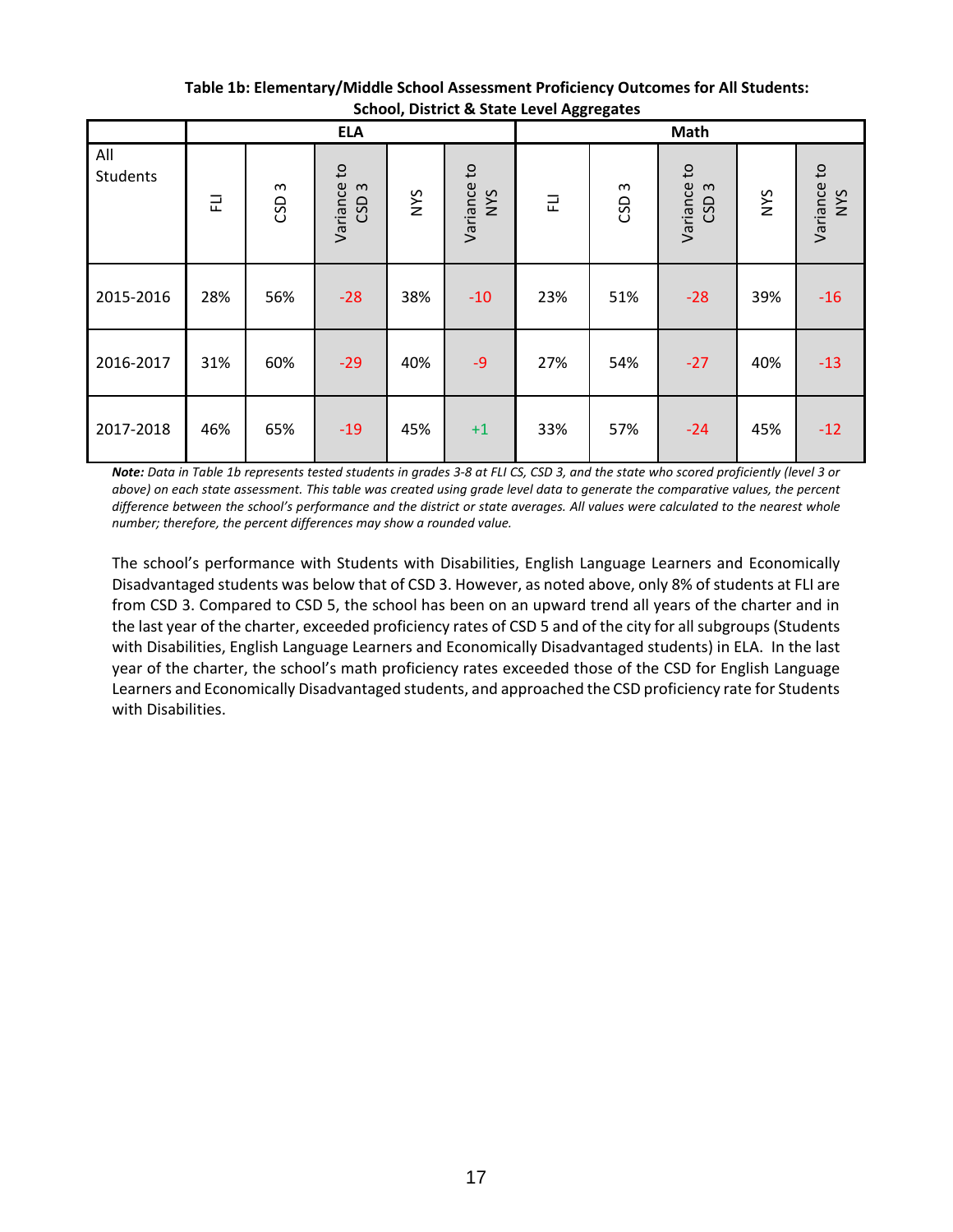|             |                    |                                                                       | Table Za. Lienientaly/ Milutile School Assessment Fronciency Outcomes for Special Fopulations |                                                                       |
|-------------|--------------------|-----------------------------------------------------------------------|-----------------------------------------------------------------------------------------------|-----------------------------------------------------------------------|
| Subject     | <b>School Year</b> | <b>Students with</b><br><b>Disabilities</b><br>(Variance to CSD<br>5) | <b>English Language</b><br><b>Learners</b><br>(Variance to CSD<br>5)                          | <b>Economically</b><br><b>Disadvantaged</b><br>(Variance to CSD<br>5) |
|             |                    |                                                                       |                                                                                               |                                                                       |
|             | 2015-2016          | $7\% (+2)$                                                            | $8\% (+7)$                                                                                    | $27\% (+8)$                                                           |
| ELA         | 2016-2017          | $6% (-2)$                                                             | $0\% (-2)$                                                                                    | $30\% (+8)$                                                           |
|             | 2017-2018          | $18% (+6)$                                                            | 33% (+26)                                                                                     | 46% (+20)                                                             |
|             | 2015-2016          | $9\% (+3)$                                                            | $0\%$ (-6)                                                                                    | $24\% (+9)$                                                           |
| Mathematics | 2016-2017          | $9\% (+2)$                                                            | $0\% (-7)$                                                                                    | $27\% (+11)$                                                          |
|             | 2017-2018          | $8\%$ (-3)                                                            | $17\% (+10)$                                                                                  | $33\% (+14)$                                                          |

**Table 2a: Elementary/Middle School Assessment Proficiency Outcomes for Special Populations**

*Note: Data in Table 2a represents tested students in grades 3-8 at FLI CS, CSD 5, and the state who scored proficiently (level 3 or above) on each state assessment. This table was created using grade level data to generate the comparative values, the percent difference between the school's performance and the district or state averages. All values were calculated to the nearest whole number; therefore, the percent differences may show a rounded value.*

| <b>Subject</b> | <b>School Year</b> | <b>Students with</b><br><b>Disabilities</b><br>(Variance to CSD<br>3) | <b>English Language</b><br><b>Learners</b><br>(Variance to CSD<br>3) | <b>Economically</b><br><b>Disadvantaged</b><br>(Variance to CSD<br>3) |
|----------------|--------------------|-----------------------------------------------------------------------|----------------------------------------------------------------------|-----------------------------------------------------------------------|
|                | 2015-2016          | $7\%$ (-13)                                                           | $8% (+5)$                                                            | $27\% (-5)$                                                           |
| ELA            | 2016-2017          | $6\%$ (-19)                                                           | $0\%$ (-6)                                                           | $30\%$ (-3)                                                           |
|                | 2017-2018          | $18\%$ (-12)                                                          | 33% (+20)                                                            | $46\% (+6)$                                                           |
|                | 2015-2016          | $9% (-11)$                                                            | $0\% (-11)$                                                          | $24\% (-1)$                                                           |
| Mathematics    | 2016-2017          | $9\%$ (-13)                                                           | $0\%$ (-14)                                                          | $27\% (+1)$                                                           |
|                | 2017-2018          | 8% (-19)                                                              | $17% (-4)$                                                           | $33% (+2)$                                                            |

## **Table 2b: Elementary/Middle School Assessment Proficiency Outcomes for Special Populations**

*Note: Data in Table 2b represents tested students in grades 3-8 at FLI CS, CSD 3, and the state who scored proficiently (level 3 or above) on each state assessment. This table was created using grade level data to generate the comparative values, the percent difference between the school's performance and the district or state averages. All values were calculated to the nearest whole number; therefore, the percent differences may show a rounded value.*

According to the 2017-2018 school year ESEA accountability designations, Future Leaders Institute Charter School is *In Good Standing*.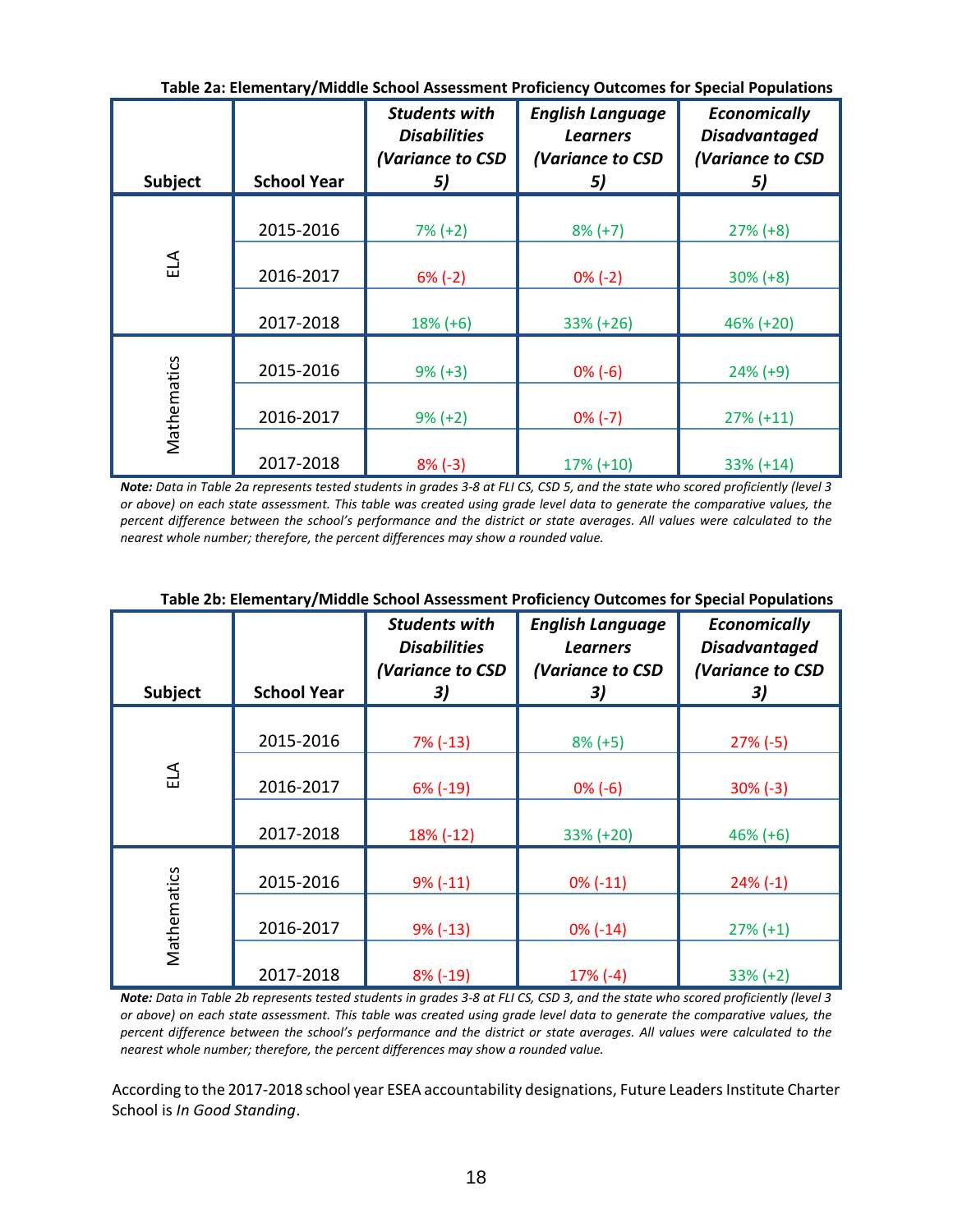#### **Key Performance Area: Organizational Viability**

#### Financial Condition

Future Leaders Institute Charter School appears to be in good or sound financial condition as evidenced by performance on key indicators derived from the school's independently audited financial statements. The NYCDOE reviews the financial performance and management of charter schools using quantitative and qualitative methods. Near-term indicators, such as the current ratio and unrestricted days cash, are measures of liquidity and of the charter school's capacity to maintain operations. Long‐term indicators, such as total margin and debt‐to asset ratio, are measures of the charter school's capacity to remain viable and to meet financial obligations.<sup>5</sup>

#### Financial Management

The NYCDOE reviewed FLI's audited financial statements from Fiscal Year 2017 and Fiscal Year 2018 to determine whether the independent auditor observed sufficient internal controls over financial reporting. The auditor did not identify any deficiencies in internal controls that could be considered material weaknesses.

#### **Key Performance Area: Faithfulness to the Charter and Law**

Enrollment, Recruitment and Retention

The school has strong enrollment and backfills students at all grades from its waitlist. Through efforts towards increasing the percentage of at-risk students enrolled, the school is meeting its targets for economically disadvantaged (ED) students and English language learners (ELLs). The school is coming close to but not yet meeting its targets for students with disabilities (SWDs). (Table 3a). The school had a slightly declining enrollment rates of SWDs and ELLs and a significant increase in ED students in the last year of the charter. However, the school is making good faith efforts to recruit, serve, and retain at-risk students<sup>6</sup> and has submitted a letter of intent to implement a lottery preference for SWDs in the next lottery.

 $\overline{a}$ <sup>5</sup> These rigorous indicators of fiscal soundness are aligned with those recommended by the National Association of Charter School Authorizers.

<sup>6</sup> Education Law §2854(2)(a) requires that schools demonstrate good faith efforts to attract and retain a comparable or greater enrollment of students with disabilities, FRPL eligible students and English language learners when compared to the enrollment figures for such students in the school district in which the charter is located. SUNY and the Regents were charged with setting specific enrollment and retention targets for each charter school, and have done so. Education Law §2852(9-a)(b)(i). All charter schools that were initially chartered after August 2010 or renewed after January 1, 2011, are expected to meet or exceed the enrollment and retention targets set by the Regents and SUNY. When submitting an application for renewal of the charter, schools are required to provide information detailing the means by which they will meet the enrollment and retention targets (Education Law §2851(4)(e)), and this information is considered by the Regents in the review of the school's performance over the charter term. A school's plan to change its enrollment practices, whether by weighting the lottery or preferencing, may also be considered when determining whether the school will meet the targets in the upcoming charter term. A school's repeated failure to meet or exceed its enrollment and retention targets, when combined with a failure to show that extensive efforts to meet the targets have been made, may be cause for termination or revocation of the charter pursuant to section Education Law §2855(1)(e).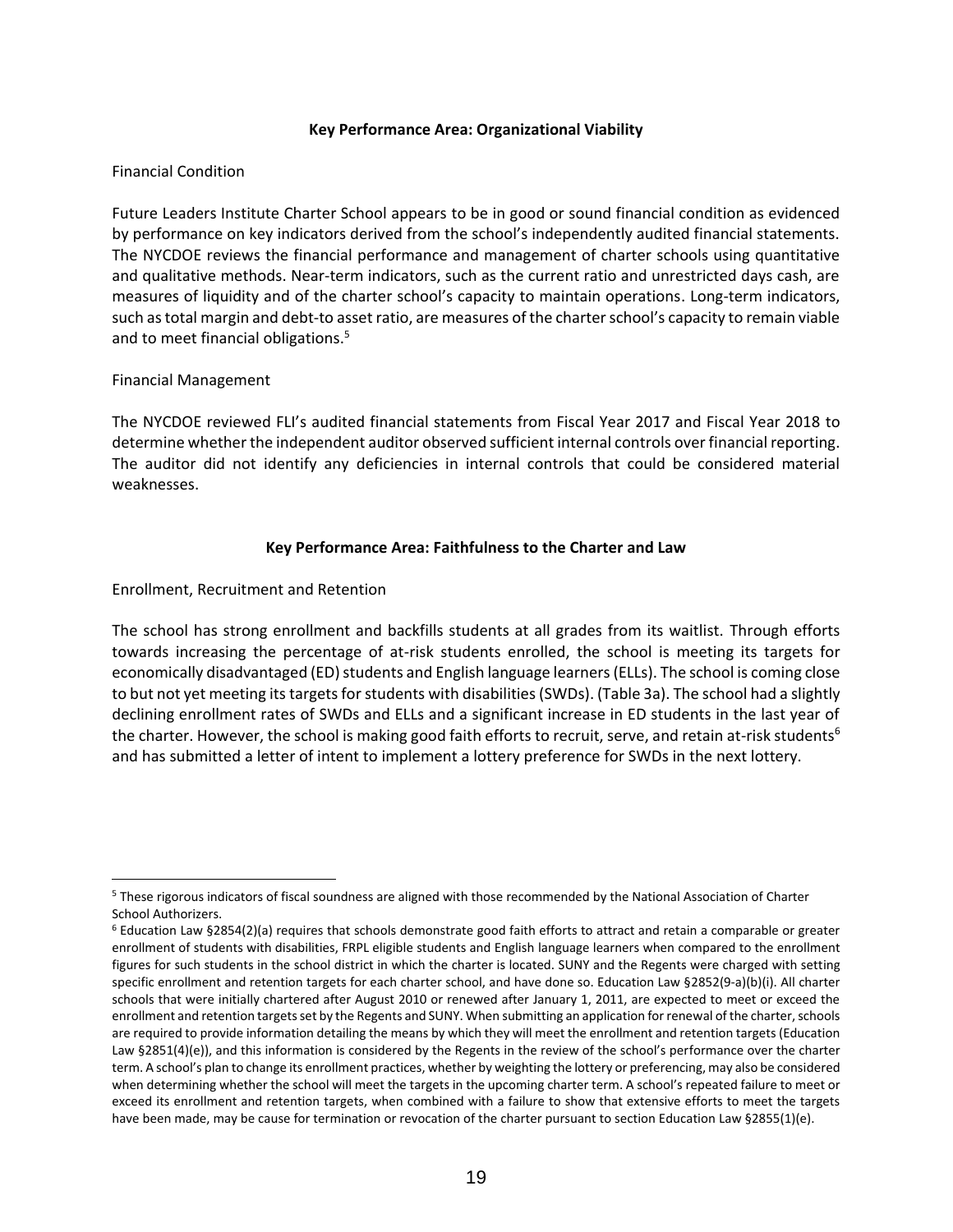Efforts to recruit and retain students in the ED, ELL, and SWD populations include:

- Translating the application to Spanish and French
- Advertising in Spanish-language newspapers
- Having the ELL Coordinator and other bilingual staff on hand for all recruitment events
- Emphasizing all special education services on all recruitment materials and presentations
- Having the IEP Coordinator participate in all recruitment events
- Canvassing and targeting print and social media at areas with high economic need

|                                      |     | 2016-2017 |          | 2017-2018 |          |          |  |
|--------------------------------------|-----|-----------|----------|-----------|----------|----------|--|
| <b>Student Population</b>            | 근   | Ю<br>CSD  | Variance | 군         | Ю<br>CSD | Variance |  |
| Students with<br><b>Disabilities</b> | 17% | 28%       | $-11$    | 15%       | 30%      | $-15$    |  |
| English Language<br>Learners         | 8%  | 14%       | $-6$     | 8%        | 14%      | $-6$     |  |
| Economically<br>Disadvantaged        | 85% | 88%       | $-3$     | 91%       | 89%      | $+2$     |  |

#### Table 3a: Student Demographics – Future Leaders Institute Charter School Compared to CSD 5

|                                      | 2016-2017 |          |                | 2017-2018 |          |          |  |
|--------------------------------------|-----------|----------|----------------|-----------|----------|----------|--|
| <b>Student Population</b>            | 긊         | ო<br>CSD | Variance       | 군         | ო<br>CSD | Variance |  |
| Students with<br><b>Disabilities</b> | 17%       | 22%      | $-5$           | 15%       | 22%      | $-8$     |  |
| English Language<br>Learners         | 8%        | 8%       | $\overline{0}$ | 8%        | 7%       | $+1$     |  |
| Economically<br>Disadvantaged        | 85%       | 43%      | $+42$          | 91%       | 46%      | $+45$    |  |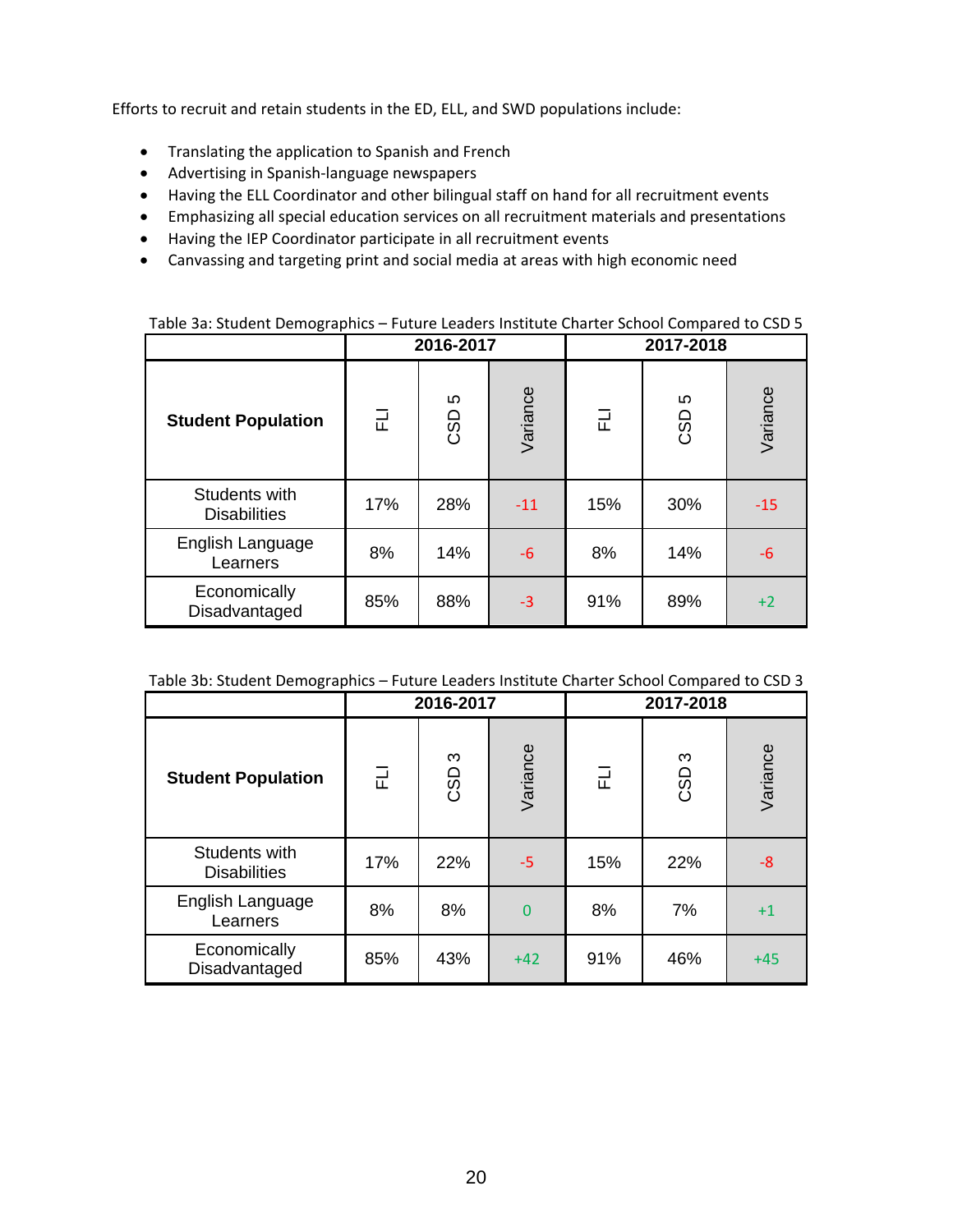#### **Student Retention**

According to NYCDOE data, in the 2017-2018 school year, 81% of students were retained in the Charter School compared with 88% in the district of location.

#### **Legal Compliance**

Future Leaders Institute Charter School operates in accordance with applicable law, regulations, rules and other policies, including the terms of its charter, its by-laws and other school-specific policies. It is also in compliance with federally mandated disciplinary procedures for students with disabilities, and the Dignity for All Students Act. The board holds meetings in accordance with the Open Meetings Law.

### **Summary of Public Comment**

The required public hearing was held by the New York City Department of Education on October 18, 2018. Thirty-seven people attended, and nineteen spoke. Nineteen were in favor of the renewal and none were opposed.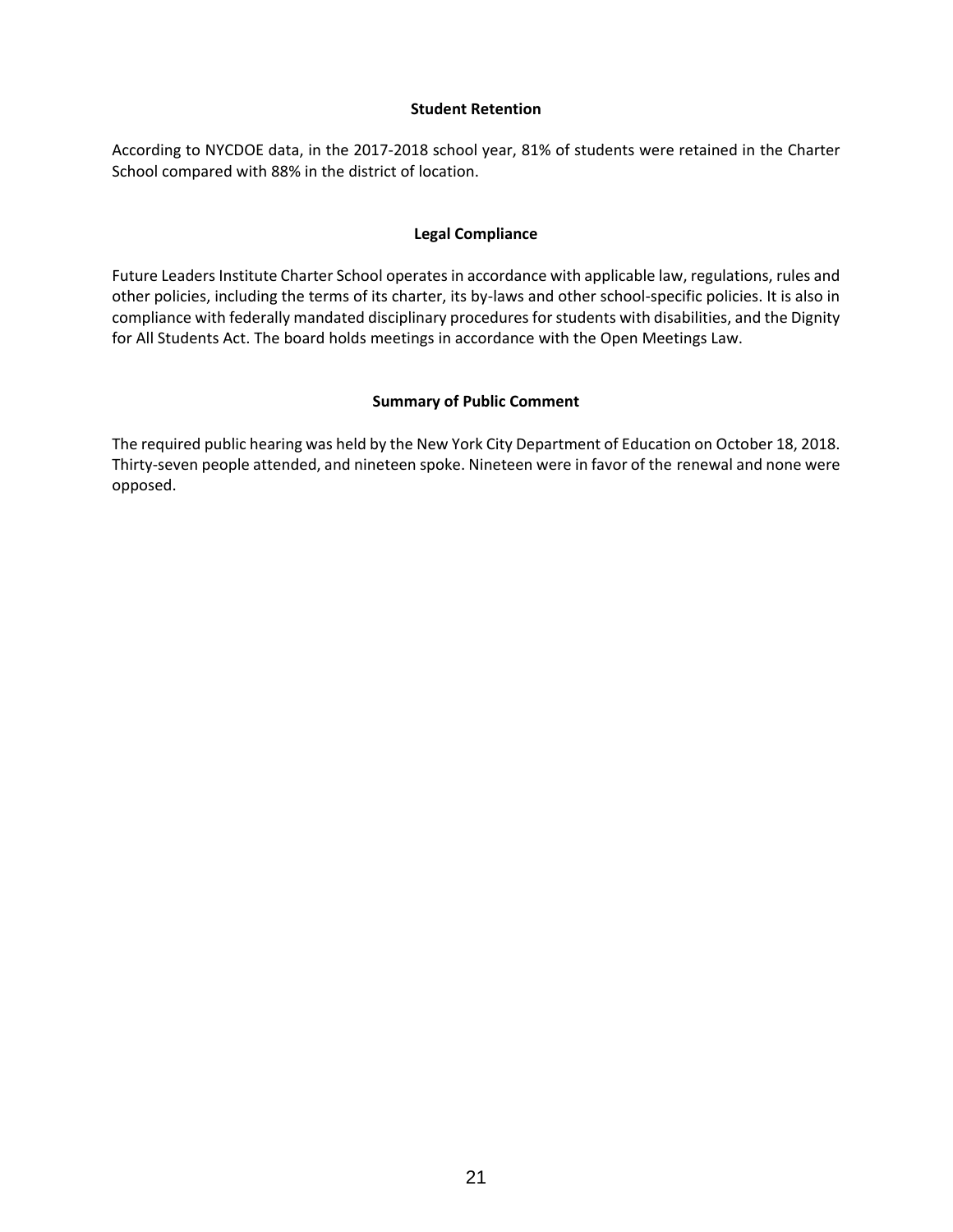#### **Bronx Lighthouse Charter School**

In accordance with Education Law, Article 56, Sections 2851(4) and 2852(2), Commissioners Regulation 119.7, and the Board of Regents Charter School Renewal Policy, the New York State Education Department recommends a short-term renewal for a period of three years for Bronx Lighthouse Charter School. The charter term would begin on July 1, 2019 and expire on June 30, 2022.

Bronx Lighthouse Charter School (Bronx Lighthouse) is meeting most benchmarks set forth in the Board of Regents Charter School Performance Framework. The school is implementing the mission, key design elements, education program and organizational plan set forth in the charter.

| <b>Charter School Summary</b>                                                   |                                                                                                                                                                                                                                                                                                                                                                              |  |  |  |  |
|---------------------------------------------------------------------------------|------------------------------------------------------------------------------------------------------------------------------------------------------------------------------------------------------------------------------------------------------------------------------------------------------------------------------------------------------------------------------|--|--|--|--|
| <b>Name of Charter School</b>                                                   | Bronx Lighthouse Charter School                                                                                                                                                                                                                                                                                                                                              |  |  |  |  |
| <b>Board Chair</b>                                                              | Javier Lopez-Molina                                                                                                                                                                                                                                                                                                                                                          |  |  |  |  |
| <b>District of location</b>                                                     | NYC CSD 12                                                                                                                                                                                                                                                                                                                                                                   |  |  |  |  |
| <b>Opening Date</b>                                                             | <b>Fall 2004</b>                                                                                                                                                                                                                                                                                                                                                             |  |  |  |  |
| <b>Charter Terms</b>                                                            | Initial: May 17, 2004 -- May 18, 2004<br>$\bullet$<br>First Renewal: May 18, 2009 - May 17,<br>$\bullet$<br>2014<br>Second Renewal: May 18, 2014 - June<br>$\bullet$<br>30, 2016<br>Third Renewal: July 1, 2016 - June 30,<br>2019                                                                                                                                           |  |  |  |  |
| <b>Current Term Authorized Grades/ Approved</b><br><b>Enrollment</b>            | Grades K-12/678 students                                                                                                                                                                                                                                                                                                                                                     |  |  |  |  |
| Proposed Renewal Term Authorized Grades/<br><b>Proposed Approved Enrollment</b> | Grades K-12/678 students                                                                                                                                                                                                                                                                                                                                                     |  |  |  |  |
| <b>Comprehensive Management Service Provider</b>                                | Lighthouse Academies                                                                                                                                                                                                                                                                                                                                                         |  |  |  |  |
| <b>Facilities</b>                                                               | 1001 Intervale Avenue, Bronx, - Public Space<br>1005 Intervale Avenue, Bronx, -- Public Space                                                                                                                                                                                                                                                                                |  |  |  |  |
| <b>Mission Statement</b>                                                        | At Lighthouse Academies, we prepare our scholars<br>through rigorous programs that provide them with<br>a foundation that will allow them to succeed in<br>and graduate from college. Our unique arts-<br>infused<br>curriculum,<br>emphasis<br>on<br>social<br>development and integration of diverse cultural<br>opportunities augments learning and broadens<br>horizons. |  |  |  |  |
| <b>Key Design Elements</b>                                                      | <b>Transformative Instruction</b><br>$\bullet$<br><b>College and Career Readiness</b><br>$\bullet$<br>Socio- Emotional Learning and<br>$\bullet$<br><b>Restorative Approaches</b><br><b>Teacher Development</b><br>$\bullet$<br>More time on Task                                                                                                                            |  |  |  |  |
| <b>Requested Revisions</b>                                                      | None                                                                                                                                                                                                                                                                                                                                                                         |  |  |  |  |

**Noteworthy:** In 2004, Bronx Lighthouse opened as a K-2 school with a mission to get it students to college. In June 2017, scholars from that first kindergarten class became high school graduates, and this fall, 89% of those graduates began their college journey at institutions including Wellesley, Fordham, NYU,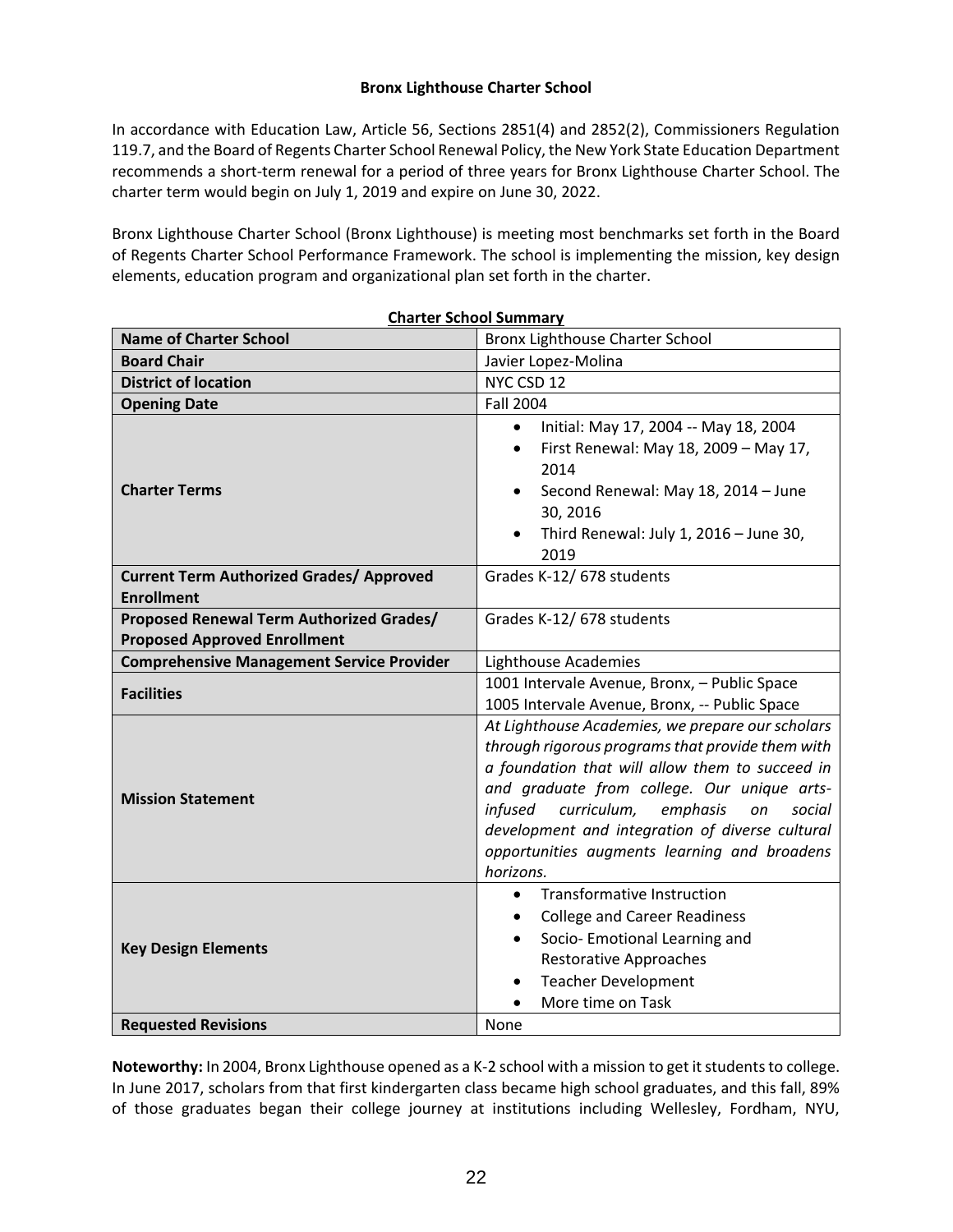Binghamton, Holy Cross, Pomona and Boston College. Lighthouse is proud of its success in graduation (88% in 4-years, 96% in 6-years) and looks forward to having its first college grads in 2019.

|                                            | Year 1<br>2016 to 2017 | Year 2<br>2017 to 2018 | Year 3<br>2018 to 2019 |  |
|--------------------------------------------|------------------------|------------------------|------------------------|--|
| Grade<br>Configuration                     | Grades K - 12          | Grades K - 12          | Grades K - 12          |  |
| <b>Total Approved</b><br><b>Enrollment</b> | 678                    | 678                    | 678                    |  |

#### **Current Grade Levels and Approved Enrollment**

### **Proposed Renewal Term Grade Levels and Approved Enrollment**

|                                            | Year 1<br>2019 to 2020 | Year 2<br>2020 to 2021 | Year 3<br>2021 to 2022 |
|--------------------------------------------|------------------------|------------------------|------------------------|
| Grade<br>Configuration                     | Grades K - 12          | Grades K - 12          | Grades K - 12          |
| <b>Total Approved</b><br><b>Enrollment</b> | 678                    | 678                    | 678                    |

## **Background**

The Board of Regents granted an initial charter to Bronx Lighthouse in May 2004. Bronx Lighthouse opened for instruction in September 2004 initially serving 141 students in Grades K through 2. Bronx Lighthouse's charter was subsequently renewed by the Board of Regents in 2009, 2014 and 2016.

## **Summary of Evidence for Renewal**

#### **Key Performance Area: Educational Success**

Bronx Lighthouse Charter School offers a curriculum aligned to the New York State Learning Standards for students to learn English Language Arts, Mathematics, Social Studies, Science, as well as Physical Education, Art, Music, Spanish, and Technology. The high school offers courses that lead to Regents exams in Common Core Algebra and Algebra II, Geometry, Chemistry, US History, ELA, Living Environment, and Global History. The high school also offers various Advanced Placement courses, including Spanish, Government, US History, Calculus, Art History and Studio Art.

Bronx Lighthouse offers Students with Disabilities (SWD) Special Education Teacher Support Services (SETSS) push in services to integrate the Individualized Education Program (IEP) into the instruction students receive throughout the day. At the High School level, students receive intervention classes and pull out services. The school employs English as a Second Language (ESL) teachers that provide pull out and push in services to English Language Learner (ELL) students.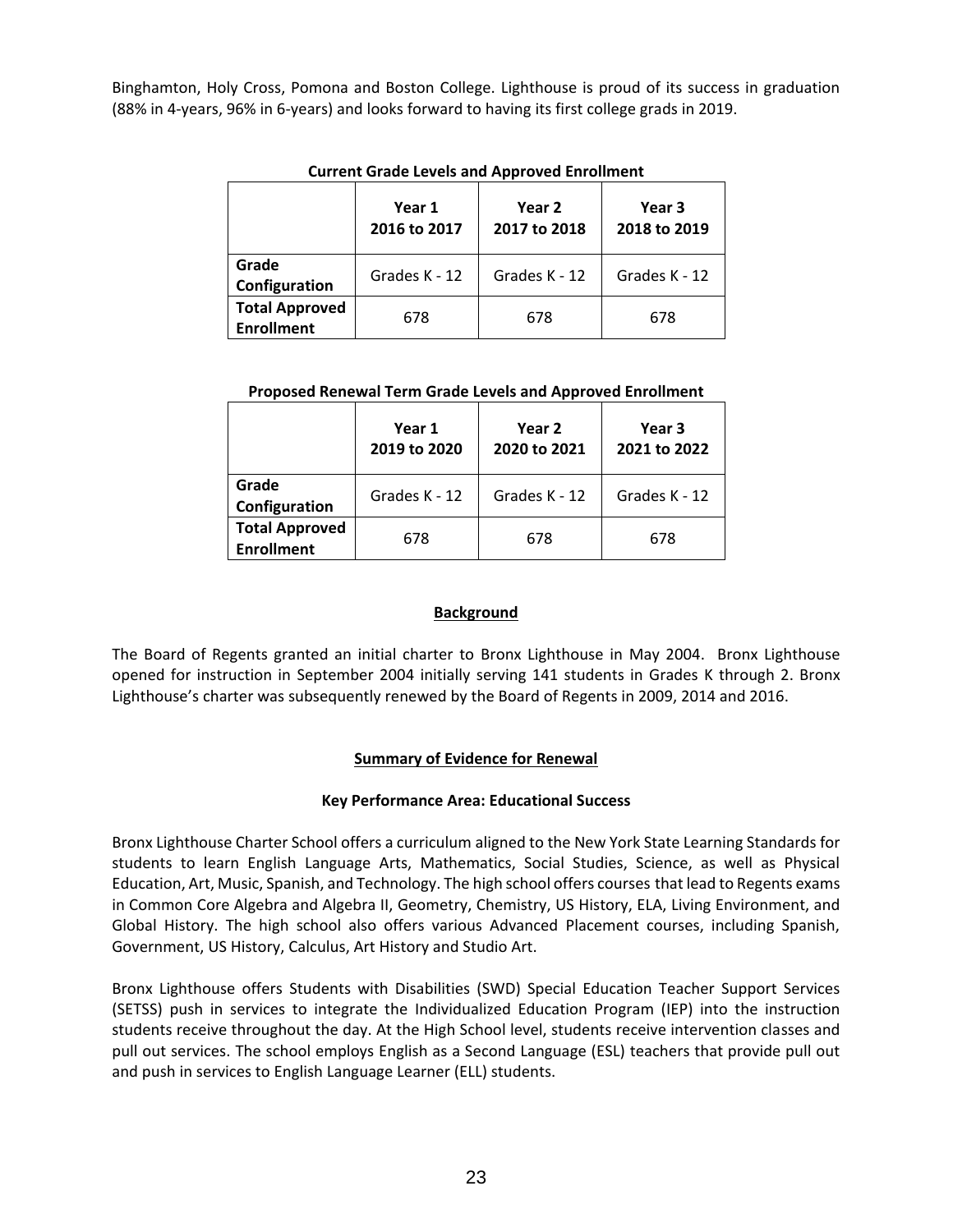### **Student Performance – Elementary/Middle School Outcomes**

See Tables 1 and 2 below regarding 3-8 math and ELA exam aggregate and subgroup student performance compared to the district and state average.

The school has had growth in both ELA and Math performance over the course of the charter, with proficiency rates exceeding that of the host CSD in all years of the charter.

|                 |                                 |           |                       |     |                           |                          | -oo- -o-- |                       |     |                    |
|-----------------|---------------------------------|-----------|-----------------------|-----|---------------------------|--------------------------|-----------|-----------------------|-----|--------------------|
|                 |                                 |           | <b>ELA</b>            |     |                           | Math                     |           |                       |     |                    |
| All<br>Students | უ<br>Lighthouse<br><b>Bronx</b> | 12<br>CSD | Variance to<br>CSD 12 | NYS | Variance to<br><b>NYS</b> | უ<br>Lighthouse<br>Bronx | CSD 12    | Variance to<br>CSD 12 | NYS | Variance to<br>NYS |
| 2015-2016       | 28%                             | 16%       | $+12$                 | 38% | $-10$                     | 21%                      | 15%       | $+6$                  | 39% | $-18$              |
| 2016-2017       | 35%                             | 20%       | $+15$                 | 40% | $-5$                      | 30%                      | 14%       | $+16$                 | 40% | $-10$              |
| 2017-2018       | 33%                             | 24%       | $+9$                  | 45% | $-13$                     | 43%                      | 18%       | $+25$                 | 45% | $-2$               |

#### **Table 1: Elementary/Middle School Assessment Proficiency Outcomes for All Students: School, District & State Level Aggregates**

*Note: Data in Table 1 represents tested students in grades 3-8 at Bronx Lighthouse CS, CSD 12, and the average who scored proficiently (level 3 or above) on each state assessment. This table was created using grade level data to generate the comparative values, the percent difference between the school's performance and the district or state averages. All values were calculated to the nearest whole number; therefore, the percent differences may show a rounded value.*

In ELA, the school's SWDs and economically disadvantaged students (ED) have improved over the charter and have exceeded proficiency rates for these groups in the host CSD. Proficiency rates in ELA for ELLs has been inconsistent and in the most recent year of the charter, was below that of the CSD. In Math, the school's SWDs, EDs and ELLs have improved over the charter; their proficiency rates have exceeded the CSD's performance with these groups in all years of the charter except in 2016 for SWD).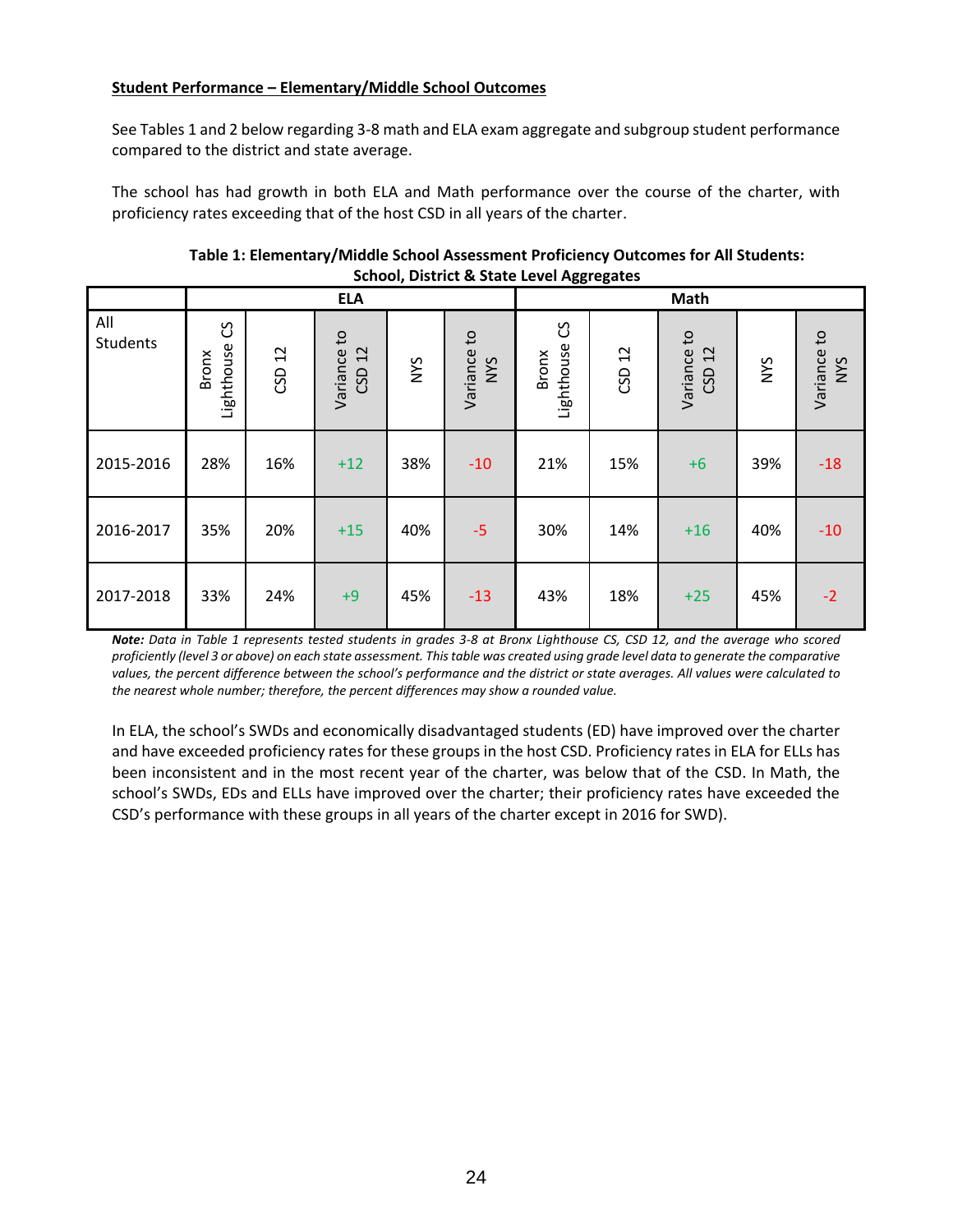| <b>Subject</b> | <b>School Year</b> | <b>Students with</b><br><b>Disabilities</b><br>(Variance to the<br>district of<br>location) | <b>English Language</b><br><b>Learners</b><br>(Variance to the<br>district of<br>location) | <b>Economically</b><br><b>Disadvantaged</b><br>(Variance to the<br>district of location) |
|----------------|--------------------|---------------------------------------------------------------------------------------------|--------------------------------------------------------------------------------------------|------------------------------------------------------------------------------------------|
|                | 2015-2016          | $6\% (+2)$                                                                                  | $0\%$ (-1)                                                                                 | $28\% (+12)$                                                                             |
| ELA            | 2016-2017          | $10\% (+5)$                                                                                 | $17\% (+14)$                                                                               | $33\% (+14)$                                                                             |
|                | 2017-2018          | $12\% (+5)$                                                                                 | $0\% (-5)$                                                                                 | $31\% (+8)$                                                                              |
|                | 2015-2016          | $2\% (-3)$                                                                                  | $8% (+4)$                                                                                  | $20\% (+6)$                                                                              |
| Mathematics    | 2016-2017          | $12\% (+8)$                                                                                 | $17\% (+12)$                                                                               | $30\% (+16)$                                                                             |
|                | 2017-2018          | 19% (+12)                                                                                   | 33% (+27)                                                                                  | $42\% (+24)$                                                                             |

**Table 2: Elementary/Middle School Assessment Proficiency Outcomes for Special Populations**

*Note: Data in Table 2 represents tested students in grades 3-8 at Bronx Lighthouse CS, CSD 12, and the average who scored proficiently (level 3 or above) on each state assessment. This table was created using grade level data to generate the comparative values, the percent difference between the school's performance and the district or state averages. All values were calculated to the nearest whole number; therefore, the percent differences may show a rounded value.*

### **Student Performance – High School**

The school has inconsistent academic performance in the high school grades, under-performing NYC in many Regents exams on an annual basis but outscoring the State average on overall cohort performance after four years. The four-year cohort performance of ED students on Regents exams exceeded the State average in both years of the charter term. Performance for ELLs and SWDs is not available due to low cohort enrollment of those subgroups. The school offers courses that lead to Regents exams in Algebra and Algebra II, Geometry, Chemistry, Physics, US History, ELA, Earth Science, Living Environment, and Global History. In addition, the school offers AP courses in Spanish, Government, US History, Calculus, Art History, Studio Art, Drawing and Psychology.

The school's four-year cohort graduation rate and total diplomas awarded exceeded the State in both years of the charter term. In addition, graduation rates and diplomas awarded for SWDs and ELLs were generally unavailable during the charter term due to low enrollment of those subgroups in some cohorts. However, graduation rates and diplomas awarded for ED students exceeded the State average for both years of the charter term.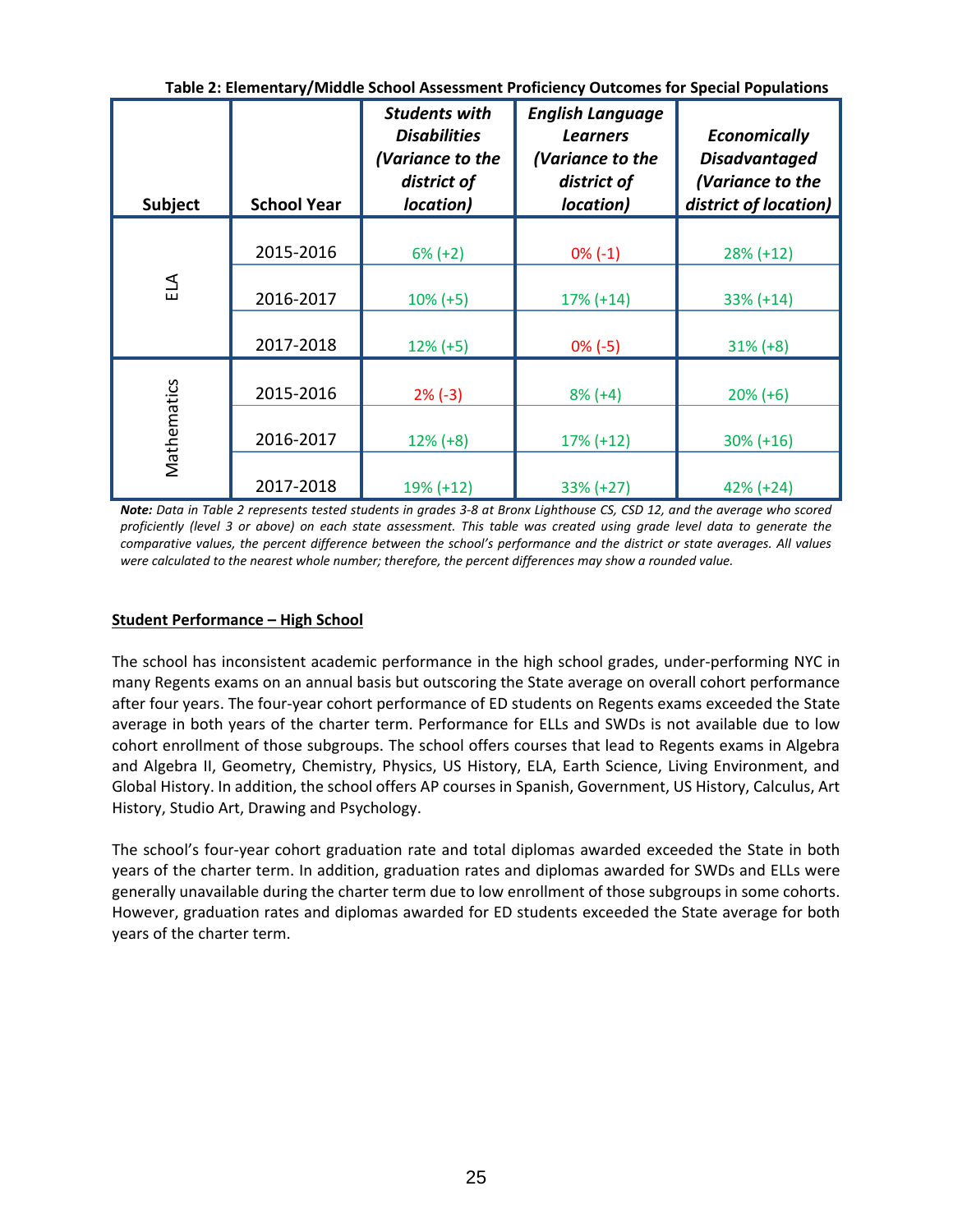| Table 3a: High School Total 4-Year Regents Outcomes for All Students: School & State Level Aggregates |  |  |  |
|-------------------------------------------------------------------------------------------------------|--|--|--|
|-------------------------------------------------------------------------------------------------------|--|--|--|

**r** 

| 4-Yr Cohort: All<br><b>Students</b> | 2012 Cohort |              |          | 2013 Cohort |              |          | 2014 Cohort |              |          |
|-------------------------------------|-------------|--------------|----------|-------------|--------------|----------|-------------|--------------|----------|
| Subject                             | School      | <b>State</b> | Variance | School      | <b>State</b> | Variance | School      | <b>State</b> | Variance |
| <b>ELA</b>                          | 95%         | 85%          | $+10$    | 100%        | 85%          | $+15$    | 96%         | 84%          | $+12$    |
| <b>Global History</b>               | 85%         | 78%          | $+7$     | 92%         | 78%          | $+14$    | 85%         | 77%          | $+8$     |
| Math                                | 98%         | 86%          | $+12$    | 100%        | 85%          | $+15$    | 98%         | 83%          | $+15$    |
| Science                             | 98%         | 84%          | $+14$    | 98%         | 84%          | $+14$    | 98%         | 83%          | $+15$    |
| <b>US History</b>                   | 90%         | 81%          | $+9$     | 86%         | 81%          | $+5$     | 87%         | 80%          | $+7$     |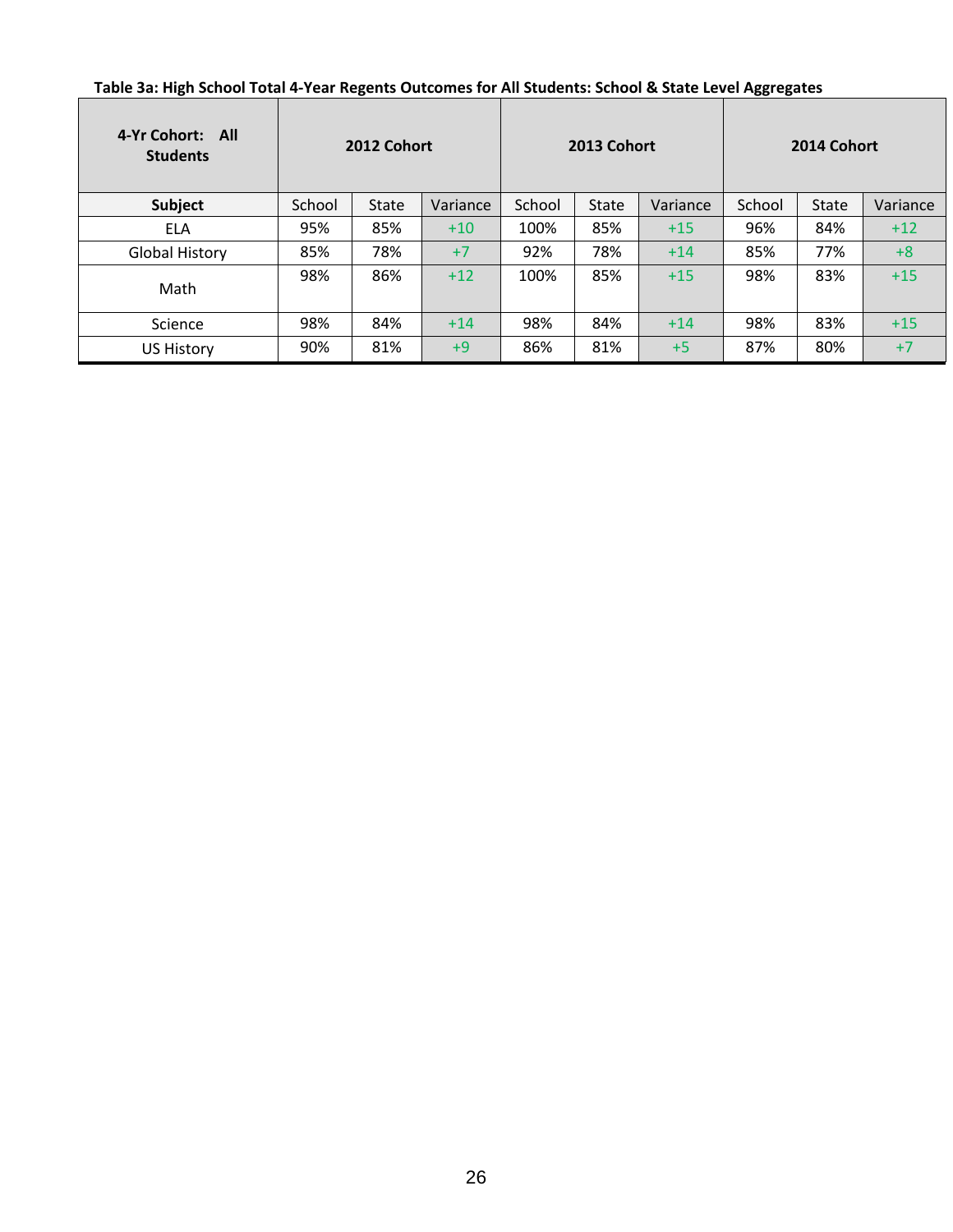| Table 3b: High School Total 4-Year Regents Outcomes for Sub-Groups: School & State Level Aggregates |                                         |                                                                           |                                                                             |                                                                           |  |  |  |  |  |
|-----------------------------------------------------------------------------------------------------|-----------------------------------------|---------------------------------------------------------------------------|-----------------------------------------------------------------------------|---------------------------------------------------------------------------|--|--|--|--|--|
| Subject                                                                                             | <b>Cohort and</b><br><b>School Year</b> | <b>Students with</b><br><b>Disabilities</b><br>(Variance to<br>the State) | <b>English</b><br>Language<br><b>Learners</b><br>(Variance to<br>the State) | <b>Economically</b><br><b>Disadvantaged</b><br>(Variance to<br>the State) |  |  |  |  |  |
|                                                                                                     | 2012 Cohort<br>$(2015 - 2016)$          | 89% (+38)                                                                 | $\sf S$                                                                     | $97\% (+18)$                                                              |  |  |  |  |  |
| <b>ELA</b>                                                                                          | 2013 Cohort<br>$(2016 - 2017)$          | S                                                                         | S                                                                           | $100\% (+20)$                                                             |  |  |  |  |  |
|                                                                                                     | 2014 Cohort<br>$(2017 - 2018)$          | S                                                                         | $\sf S$                                                                     | $96\% (+18)$                                                              |  |  |  |  |  |
|                                                                                                     | 2012 Cohort<br>$(2015 - 2016)$          | 78% (+38)                                                                 | S                                                                           | $86\% (+16)$                                                              |  |  |  |  |  |
| <b>Global History</b>                                                                               | 2013 Cohort<br>$(2016 - 2017)$          | S                                                                         | S                                                                           | 93% (+23)                                                                 |  |  |  |  |  |
|                                                                                                     | 2014 Cohort<br>$(2017 - 2018)$          | $\sf S$                                                                   | S                                                                           | $83\% (+14)$                                                              |  |  |  |  |  |
|                                                                                                     | 2012 Cohort<br>$(2015 - 2016)$          | 100% (+49)                                                                | S                                                                           | $97\% (+16)$                                                              |  |  |  |  |  |
| Math                                                                                                | 2013 Cohort<br>$(2016 - 2017)$          | S                                                                         | $\sf S$                                                                     | 100% (+20)                                                                |  |  |  |  |  |
|                                                                                                     | 2014 Cohort<br>$(2017 - 2018)$          | S                                                                         | $\sf S$                                                                     | $98\% (+21)$                                                              |  |  |  |  |  |
|                                                                                                     | 2012 Cohort<br>$(2015 - 2016)$          | 100% (+50)                                                                | S                                                                           | $97\% (+19)$                                                              |  |  |  |  |  |
| Science                                                                                             | 2013 Cohort<br>$(2016 - 2017)$          | S                                                                         | ${\sf S}$                                                                   | 98% (+20)                                                                 |  |  |  |  |  |
|                                                                                                     | 2014 Cohort<br>$(2017 - 2018)$          | S                                                                         | S                                                                           | 98% (+22)                                                                 |  |  |  |  |  |
|                                                                                                     | 2012 Cohort<br>$(2015 - 2016)$          | 89% (+42)                                                                 | S                                                                           | $95\% (+21)$                                                              |  |  |  |  |  |
| <b>US History</b>                                                                                   | 2013 Cohort<br>$(2016 - 2017)$          | S                                                                         | S                                                                           | 88% (+14)                                                                 |  |  |  |  |  |
|                                                                                                     | 2014 Cohort<br>$(2017 - 2018)$          | S                                                                         | $\sf S$                                                                     | $85\% (+13)$                                                              |  |  |  |  |  |

*Outcomes for cohorts of fewer than six students are suppressed and indicated with an s.*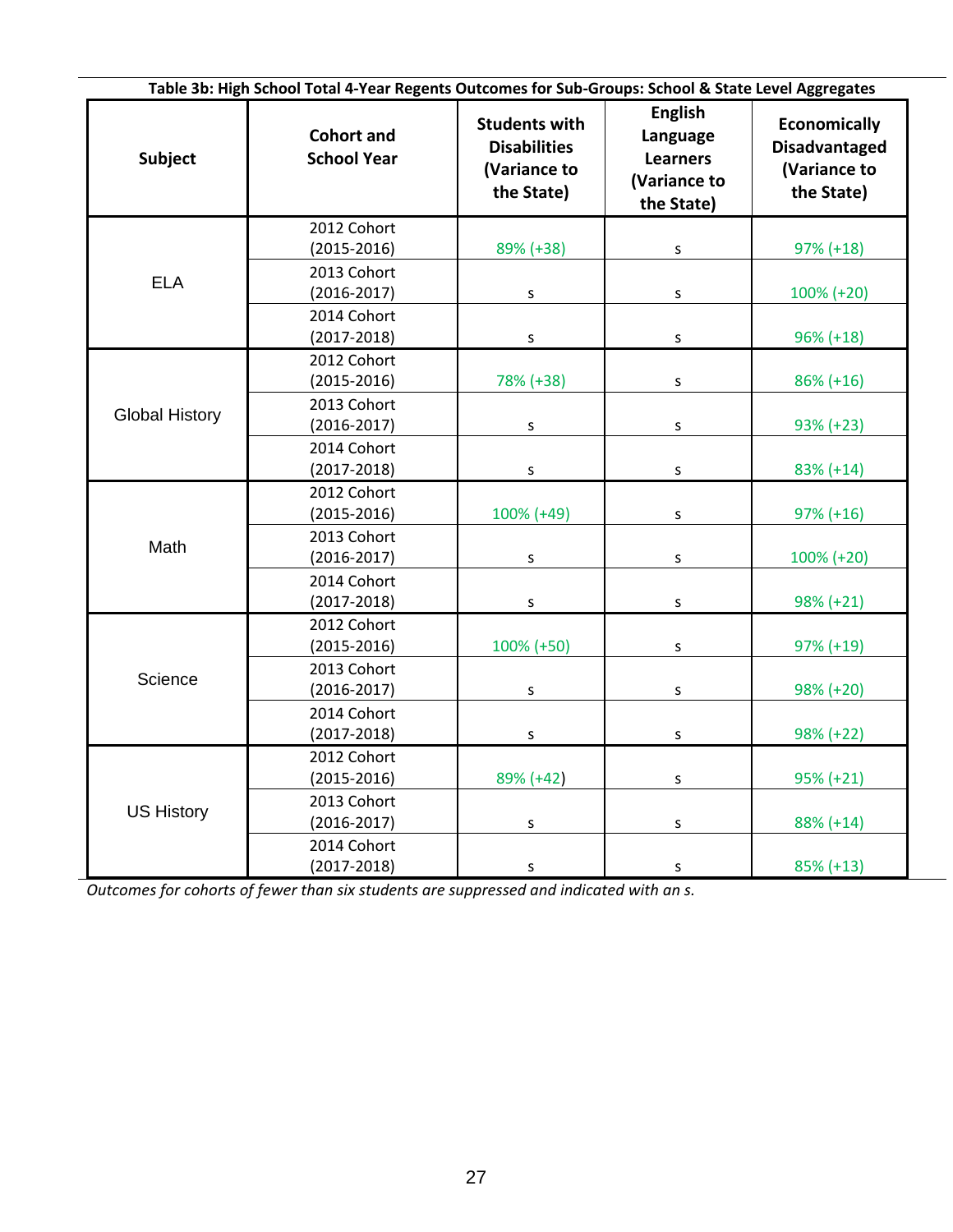## **Table 4a: High School Graduation Rate/Diplomas Awarded for All Students**

| 4-Yr Cohort:<br>All<br><b>Students</b>     | 2012 Cohort |              |          | 2013 Cohort |       |          | 2014 Cohort |              |          |
|--------------------------------------------|-------------|--------------|----------|-------------|-------|----------|-------------|--------------|----------|
|                                            | School      | <b>State</b> | Variance | School      | State | Variance | School      | <b>State</b> | Variance |
| <b>Graduation Rate</b>                     | 59%         | 82%          | $-23$    | 88%         | 82%   | $+6$     | 87%         | 83%          | $+4$     |
| Local Diplomas                             | 0%          | 5%           | $-5$     | 3%          | 5%    | $-2$     | 2%          | 6%           | $-4$     |
| <b>Regents Diplomas</b>                    | 22%         | 46%          | $-24$    | 20%         | 44%   | $-24$    | 67%         | 43%          | $+24$    |
| <b>Advanced Regents</b><br><b>Diplomas</b> | 37%         | 31%          | $+5$     | 64%         | 33%   | $+31$    | 19%         | 33%          | $-14$    |

#### **Table 4b: High School Graduation Rate/Diplomas Awarded for Students with Disabilities**

| 4-Yr Cohort:<br><b>Sub-Groups</b>          | 2012 Cohort<br><b>Students with Disabilities</b> |              | 2013 Cohort<br><b>Students with Disabilities</b> |        |              | 2014 Cohort<br><b>Students with Disabilities</b> |        |              |          |
|--------------------------------------------|--------------------------------------------------|--------------|--------------------------------------------------|--------|--------------|--------------------------------------------------|--------|--------------|----------|
|                                            | School                                           | <b>State</b> | Variance                                         | School | <b>State</b> | Variance                                         | School | <b>State</b> | Variance |
| <b>Graduation Rate</b>                     | 44%                                              | 55%          | $-11$                                            | S      | 57%          |                                                  |        | 59%          |          |
| Local Diplomas                             | 0%                                               | 23%          | $-23$                                            | S      | 24%          |                                                  |        | 25%          |          |
| <b>Regents Diplomas</b>                    | 33%                                              | 30%          | $+4$                                             | S      | 29%          |                                                  |        | 30%          |          |
| <b>Advanced Regents</b><br><b>Diplomas</b> | 11%                                              | 3%           | $+8$                                             | S      | 4%           |                                                  |        | 3%           |          |

*Outcomes for cohorts of fewer than six students are suppressed and indicated with an s.*

## **Table 4c: High School Graduation Rate/Diplomas Awarded for English Language Learners**

| 4-Yr Cohort:<br><b>Sub-Groups</b>          | 2012 Cohort<br><b>English Language Learners</b> |              |          | 2013 Cohort<br><b>English Language Learners</b> |              |                          | 2014 Cohort<br><b>English Language Learners</b> |              |          |
|--------------------------------------------|-------------------------------------------------|--------------|----------|-------------------------------------------------|--------------|--------------------------|-------------------------------------------------|--------------|----------|
|                                            | School                                          | <b>State</b> | Variance | School                                          | <b>State</b> | Variance                 | School                                          | <b>State</b> | Variance |
| <b>Graduation Rate</b>                     | S                                               | 31%          |          | S                                               | 31%          |                          | S                                               | 34%          |          |
| Local Diplomas                             | S                                               | 7%           |          | S                                               | 8%           | $\overline{\phantom{a}}$ | S                                               | 11%          |          |
| <b>Regents Diplomas</b>                    | S                                               | 23%          |          | S                                               | 21%          |                          | S                                               | 22%          |          |
| <b>Advanced Regents</b><br><b>Diplomas</b> | S                                               | 1%           |          | S                                               | 1%           | $\overline{\phantom{a}}$ | S                                               | 1%           |          |

*Outcomes for cohorts of fewer than six students are suppressed and indicated with an s.*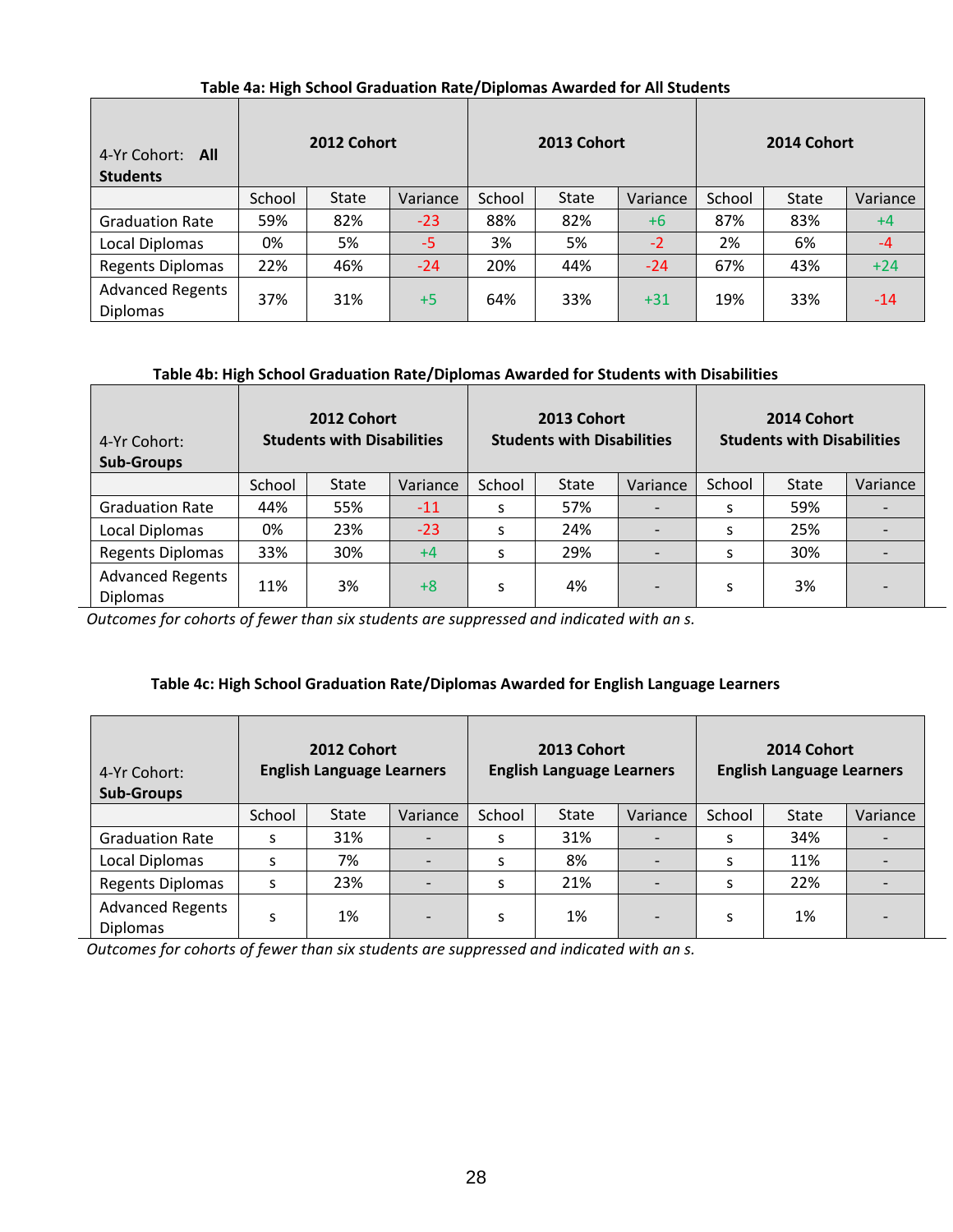#### **Table 4d: High School Graduation Rate/Diplomas Awarded for Economically Disadvantaged**

| 4-Yr Cohort:<br><b>Sub-Groups</b>          | 2012 Cohort<br><b>Economically Disadvantaged</b> |              | 2013 Cohort<br><b>Economically Disadvantaged</b> |        |              | 2014 Cohort<br><b>Economically Disadvantaged</b> |        |              |          |
|--------------------------------------------|--------------------------------------------------|--------------|--------------------------------------------------|--------|--------------|--------------------------------------------------|--------|--------------|----------|
|                                            | School                                           | <b>State</b> | Variance                                         | School | <b>State</b> | Variance                                         | School | <b>State</b> | Variance |
| <b>Graduation Rate</b>                     | 62%                                              | 75%          | $-13$                                            | 89%    | 76%          | $+13$                                            | 89%    | 76%          | $+13$    |
| Local Diplomas                             | 0%                                               | 6%           | $-6$                                             | 4%     | 7%           | $-3$                                             | 2%     | 8%           | $-6$     |
| <b>Regents Diplomas</b>                    | 22%                                              | 51%          | $-30$                                            | 21%    | 50%          | $-29$                                            | 72%    | 49%          | $+23$    |
| <b>Advanced Regents</b><br><b>Diplomas</b> | 41%                                              | 18%          | $+23$                                            | 64%    | 19%          | $+45$                                            | 15%    | 19%          | $-4$     |

According to the 2017-2018 school year ESEA accountability designations, Bronx Lighthouse is *In Good Standing*.

#### **Key Performance Area: Organizational Viability**

#### Financial Condition

Bronx Lighthouse appears to be in good or sound financial condition as evidenced by performance on key indicators derived from the school's independently audited financial statements. The NYCDOE reviews the financial performance and management of charter schools using quantitative and qualitative methods. Near‐term indicators, such as the current ratio and unrestricted days cash, are measures of liquidity and of the charter school's capacity to maintain operations. Long-term indicators, such as total margin and debt-to asset ratio, are measures of the charter school's capacity to remain viable and to meet financial obligations.<sup>7</sup>

#### Financial Management

 $\overline{a}$ 

The NYCDOE reviewed Bronx Lighthouse's audited financial statements from Fiscal Year 2017 and Fiscal Year 2018 to determine whether the independent auditor observed sufficient internal controls over financial reporting. The auditor did not identify any deficiencies in internal controls that could be considered material weaknesses.

#### **Key Performance Area: Faithfulness to the Charter and Law**

## Enrollment, Recruitment and Retention

The school has strong enrollment and backfills students at all grades from its waitlist. Through efforts towards increasing the percentage of at-risk students enrolled, the school is coming close to but not yet meeting its targets for all of the special population subgroups – ED, SWDs, or ELLs, (Table 5). The school has had consistent enrollment of all subgroups, and is only 2 percentage points away from the host CSD

<sup>&</sup>lt;sup>7</sup> These rigorous indicators of fiscal soundness are aligned with those recommended by the National Association of Charter School Authorizers.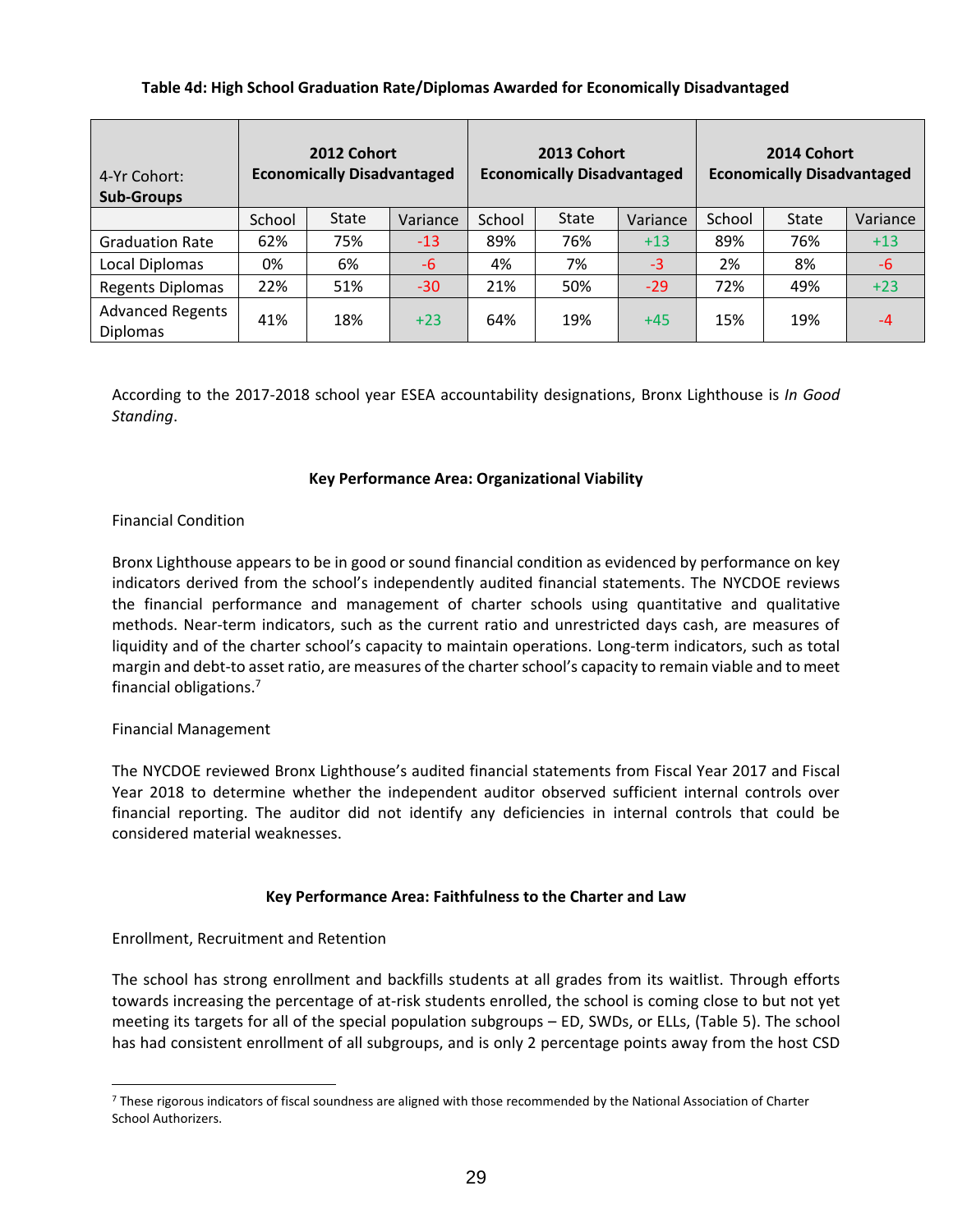for ED students. The school is making good faith efforts to recruit, serve, and retain at-risk students<sup>8</sup> and has submitted a letter of intent to implement lottery preferences for ELL, SWD and ED students in the next lottery.

Efforts to recruit and retain students in the ED, ELL, and SWD populations include:

- Ensuring school applications are in both English and Spanish. Bilingual staff members outreach through the community in recruitment efforts. Outreach with flyers in English and Spanish.
- Partnering with CSD 12 community members and parents to identify families in need
- Ensuring that marketing and enrollment material clearly states that the school supports SWDs and ensuring that the school building has the proper support structures for disabled students i.e., ramps, elevators etc.
- Transitioning to an online lottery system that translates into Spanish and provides many resources in Spanish
- Hosting open houses targeted towards special populations with presentations on the services and supports offered to SWDs and ELLs

|                                      |                               | 2016-2017<br>2017-2018 |                |                           |                                   |          |
|--------------------------------------|-------------------------------|------------------------|----------------|---------------------------|-----------------------------------|----------|
| <b>Student Population</b>            | Bronx<br>Lighthouse<br>CS ___ | CSD 12                 | Variance       | Bronx<br>Lighthouse<br>CS | $\frac{2}{3}$<br>CSD <sup>-</sup> | Variance |
| Students with<br><b>Disabilities</b> | 18%                           | 24%                    | $-6$           | 18%                       | 24%                               | $-6$     |
| English Language<br>Learners         | 10%                           | 24%                    | $-13$          | 11%                       | 24%                               | $-13$    |
| Economically<br>Disadvantaged        | 89%                           | 89%                    | $\overline{0}$ | 91%                       | 93%                               | $-2$     |

#### Table 5: Student Demographics – Bronx Lighthouse Charter School Compared to CSD12

#### **Student Retention**

 $\overline{a}$ 

<sup>8</sup> Education Law §2854(2)(a) requires that schools demonstrate good faith efforts to attract and retain a comparable or greater enrollment of students with disabilities, FRPL eligible students and English language learners when compared to the enrollment figures for such students in the school district in which the charter is located. SUNY and the Regents were charged with setting specific enrollment and retention targets for each charter school, and have done so. Education Law §2852(9-a)(b)(i). All charter schools that were initially chartered after August 2010 or renewed after January 1, 2011, are expected to meet or exceed the enrollment and retention targets set by the Regents and SUNY. When submitting an application for renewal of the charter, schools are required to provide information detailing the means by which they will meet the enrollment and retention targets (Education Law §2851(4)(e)), and this information is considered by the Regents in the review of the school's performance over the charter term. A school's plan to change its enrollment practices, whether by weighting the lottery or preferencing, may also be considered when determining whether the school will meet the targets in the upcoming charter term. A school's repeated failure to meet or exceed its enrollment and retention targets, when combined with a failure to show that extensive efforts to meet the targets have been made, may be cause for termination or revocation of the charter pursuant to section Education Law §2855(1)(e).